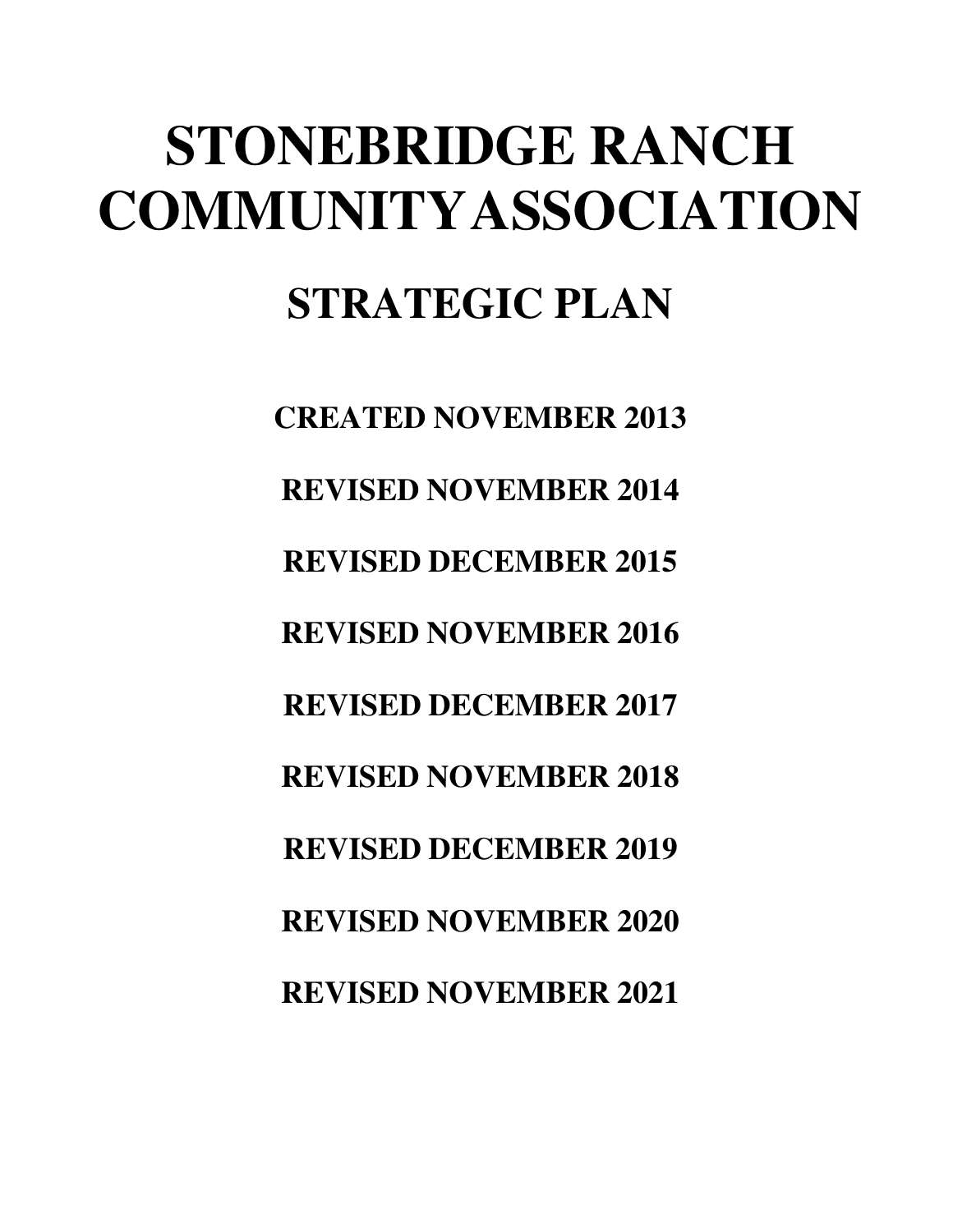### **INTRODUCTION**

This Strategic Plan has been prepared by the Board of Directors to ensure the efforts of our Homeowners Association are focused and directed at the major issues facing us now and into the future. It was created by the Board through a series of intensive analysis meetings, in which we crystallized our Vision and Mission for our organization, explored our strengths, weaknesses, threats and opportunities, and identified from these the issues before us. After prioritizing, we built the strategies and action plans presented in this document. A rigorous implementation and review process will help insure we have the management process that Stonebridge Ranch must have to remain the premier association it is.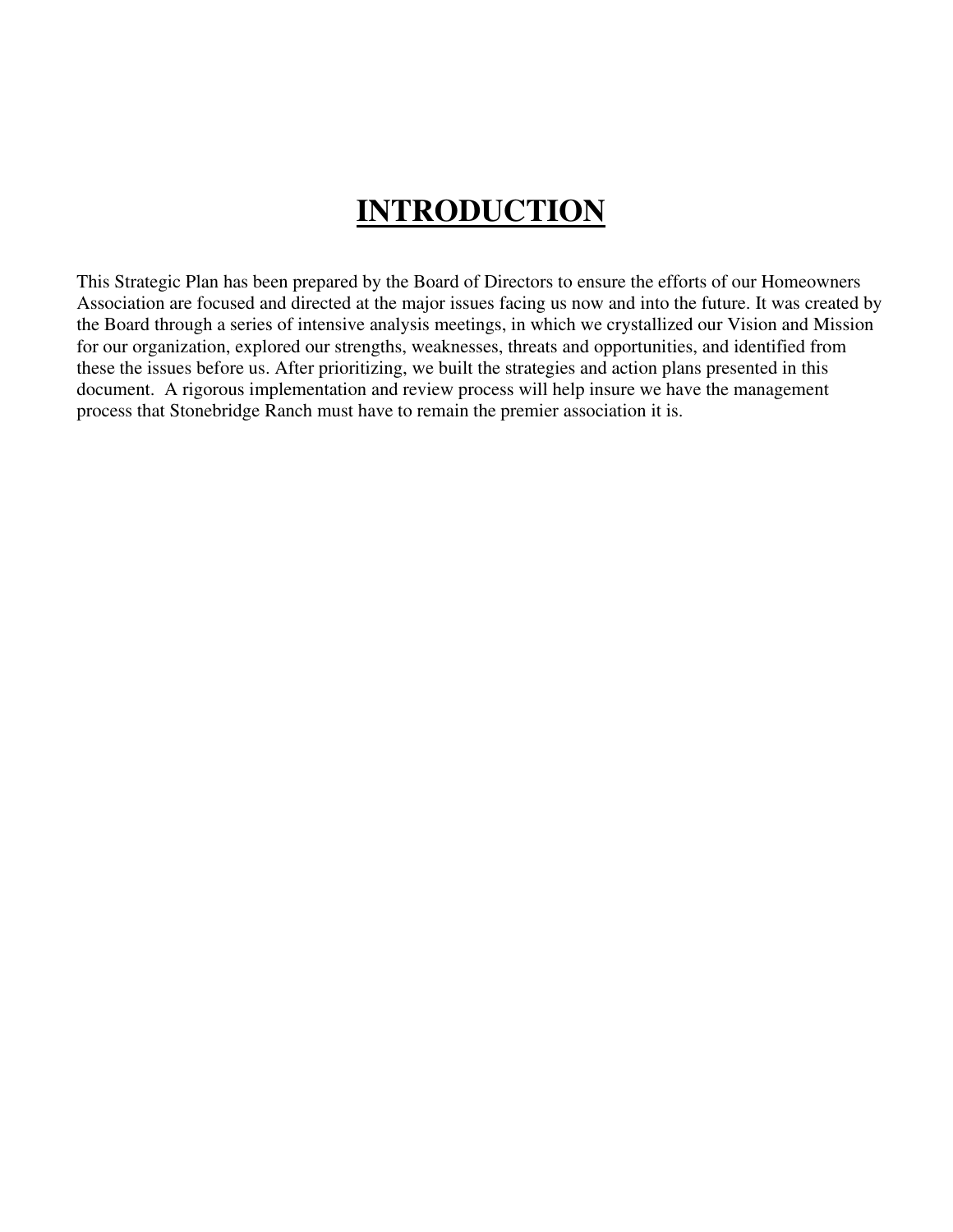## **Table of Contents**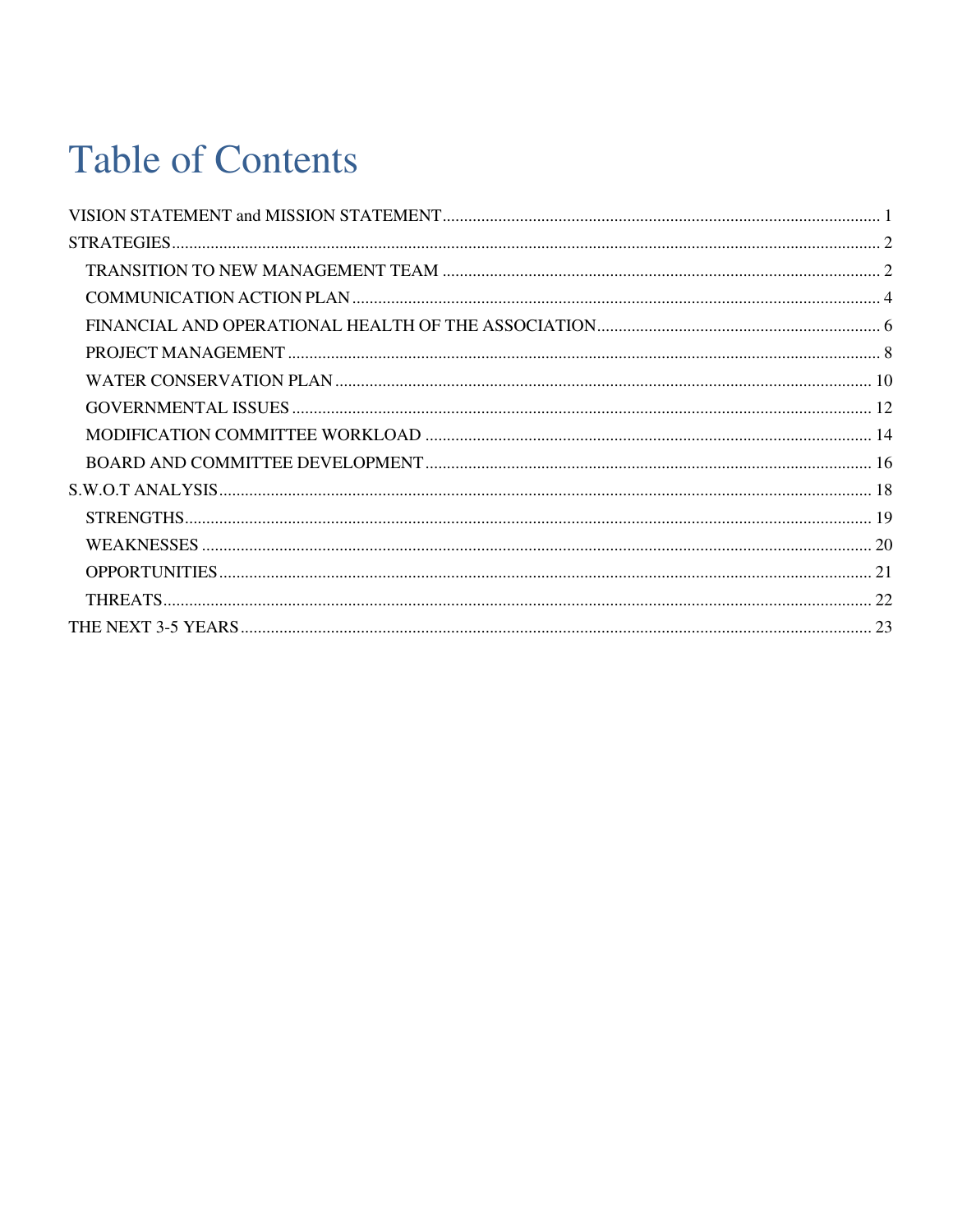## **VISION STATEMENT**

<span id="page-3-0"></span>To be the premier, large scale, master planned community of choice in North Texas**.** 

## **MISSION STATEMENT**

Preserve and enhance the quality and natural beauty of Stonebridge Ranch for our residents. Offer and maintain attractive amenities, active lifestyle opportunities and leadership which protects property values and the financial health of the community.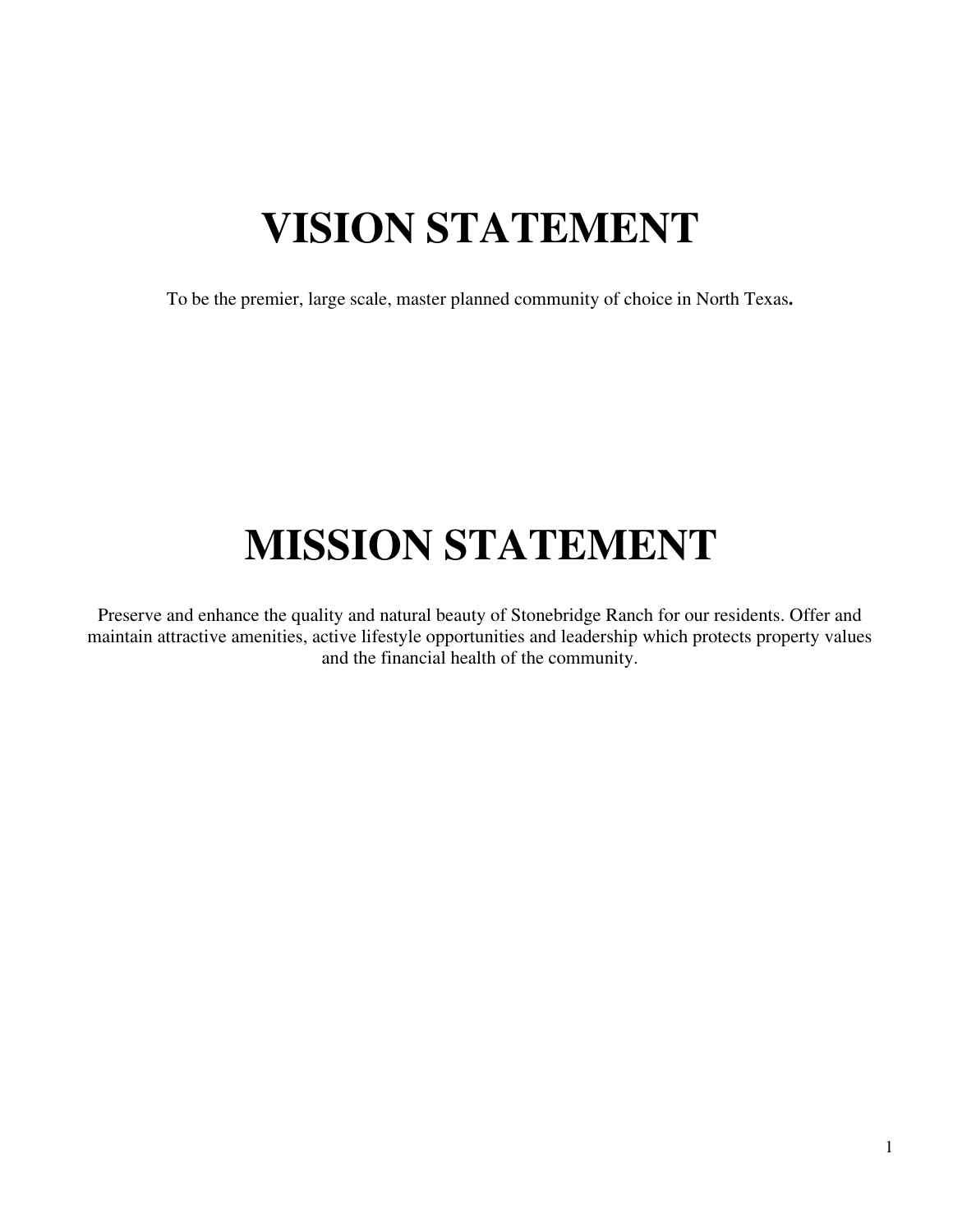## **STRATEGIES**

### <span id="page-4-0"></span>**PRIORITY #1 TRANSITION TO NEW MANAGEMENT TEAM**

#### **STRATEGY**

Oversee transition from current management company to new company ensuring smooth, continual operations and services for SRCA owners.

#### **ACTION ITEMS**

- 1. Fill staff positions including if not beginning with approval of onsite manager
- 2. Clarify administrative and operational details required to seamlessly move from long- standing management company to new company
- 3. Ensure that all items on the "Need to Know" list provided by Board President are answered
- 4. Receive and process GrandManors list of needs that are outstanding

#### **Board of Directors to:**

- 1. Guide transition from current to new management company
- 2. Ensure all SRCA records, accounts, documents, and any other intellectual property owned by SRCA are conveyed appropriately to new management company
- 3. Communicate with owners regarding the transition

#### **ASSIGNED TO**

President and Board of Directors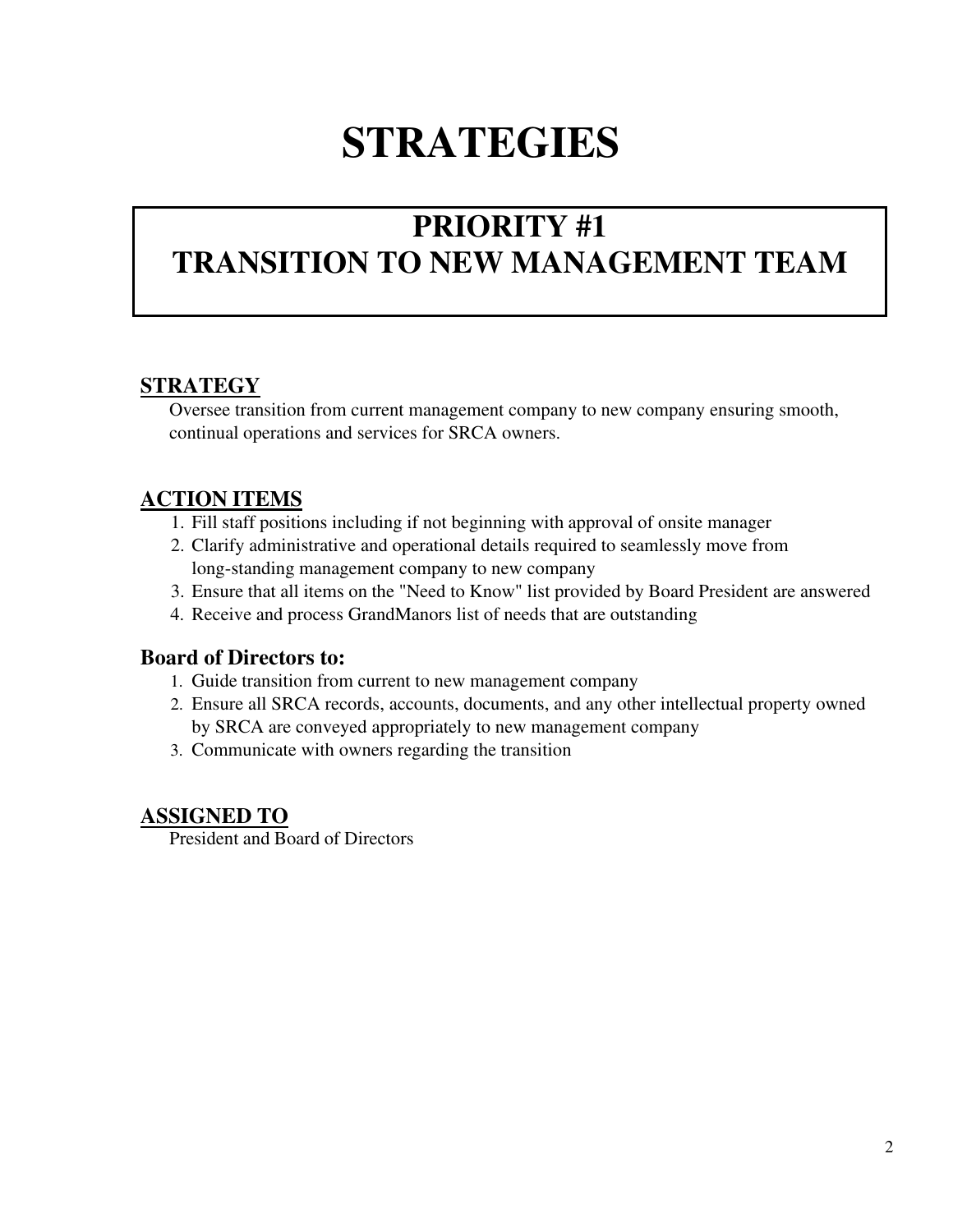| <b>DATE</b> | <b>ACTION</b> | <b>STATUS</b> |
|-------------|---------------|---------------|
|             |               |               |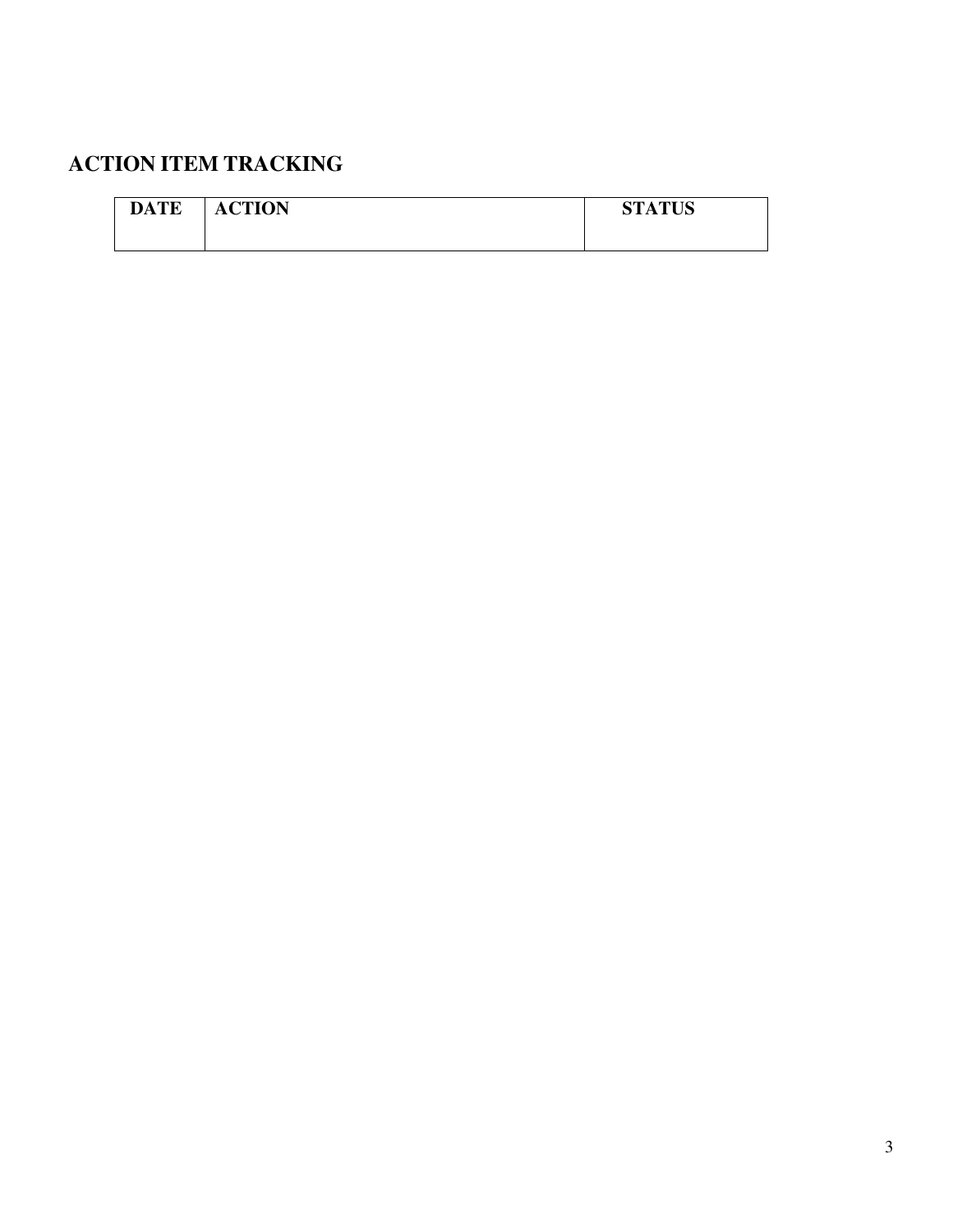### **PRIORITY #2 COMMUNICATION ACTION PLAN**

#### **STRATEGY**

Maximize communications channels, increase engagement, and promote premier benefits of SRCA.

#### **ACTION ITEMS**

- 1. Expand homeowner and others' use of channels
- 2. Develop Video Production Plan
	- a. Details to include goals for video productions, key audiences (e.g., new homeowners, realtors, potential homeowners, etc.), and distribution channels
	- b. Identify priority videos to produce with timeline for production
	- c. Identify production costs and solicit vendor cost proposals
- 3. Investigate future of magazine, including:
	- a. Future of print magazine, including detailed investigation into potential suppliers
	- b. Feasibility of digital magazine
- 4. Launch new texting service
- 5. Consider, investigate, and make recommendation related to recording SRCA Board meetings then posting to SRCA website or other video platforms, e.g., YouTube

#### **Board of Directors to:**

- 1. Continue funding new technologies
- 2. Direct Communications Committee to survey residents, as needed
- 3. Give direction to Communications Committee regarding video(s) to be produced

#### **ASSIGNED TO**

Communications Committee Liaison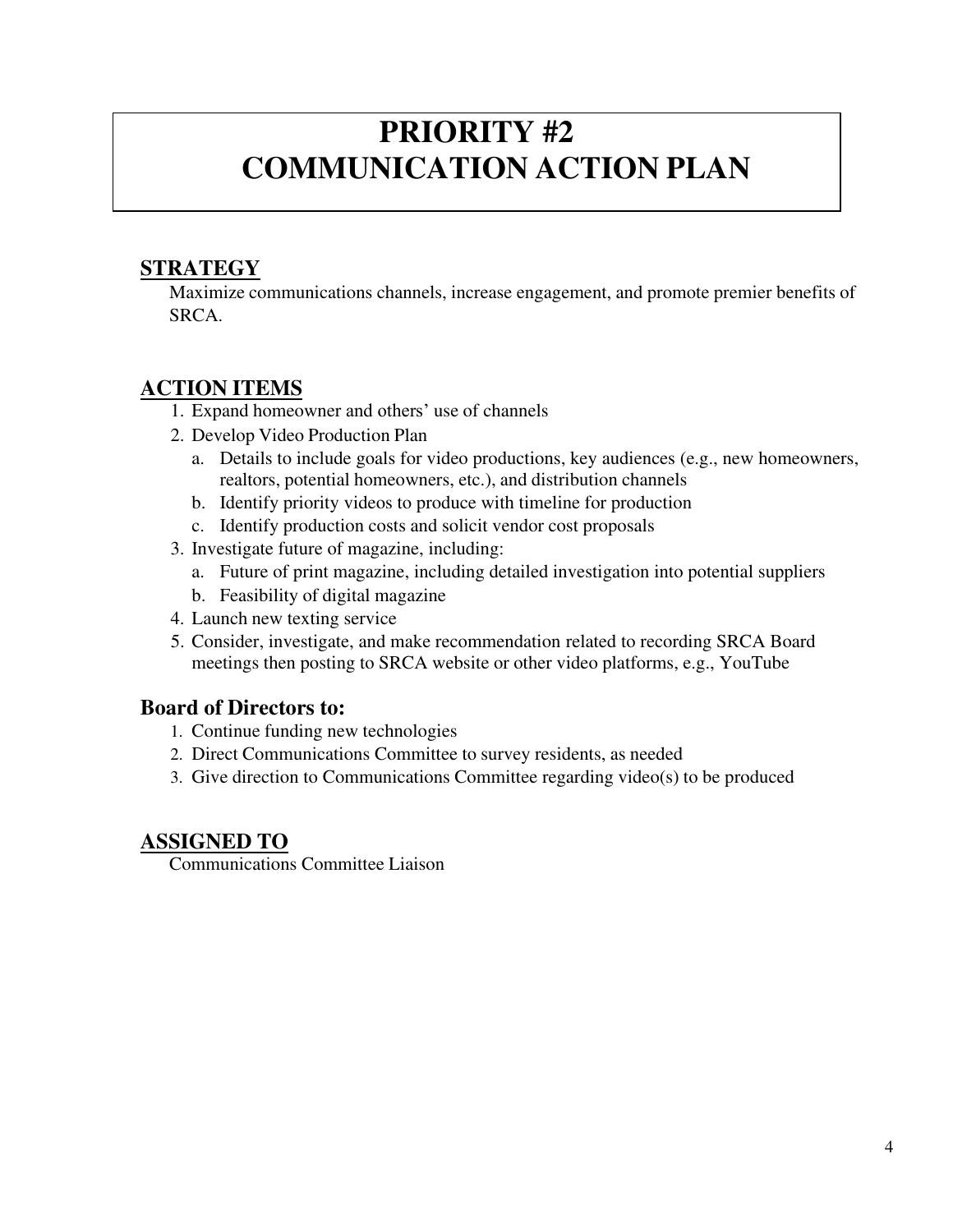| <b>DATE</b> | <b>ACTION</b> | <b>STATUS</b> |
|-------------|---------------|---------------|
|             |               |               |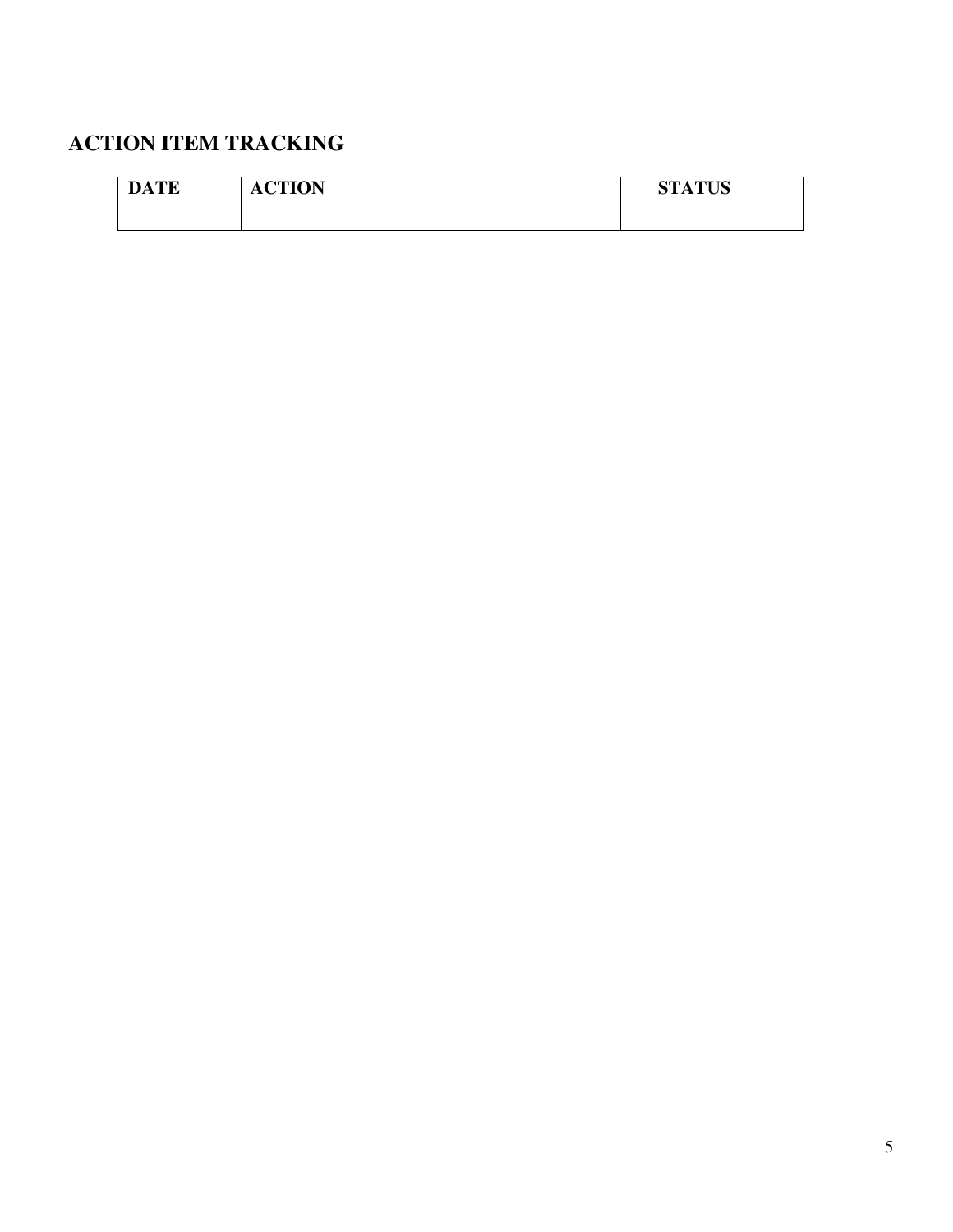### **PRIORITY #3 FINANCIAL AND OPERATIONAL HEALTH OF THE ASSOCIATION**

#### **STRATEGY**

Ensure the ongoing financial health of the association by testing association funding against current and future needs and evaluation of current and future revenue streams.

#### **ACTION ITEMS**

#### **Board of Directors to:**

- 1. Deliver on last year's projects
- 2. Increase analytics for expense management for costs and volumes
- 3. Align our service delivery with better expense management to increase SRCA value for money
- 4. Review Key metrics of all relevant processes, including trending data
- 5. Review and update short- and long-term investment strategies and SRCA risk profile
- 6. Capture sponsorship money for events; refine policy include possible donation of excess sponsorship funds
- 7. Evaluate payment plan process
- 8. Look at goals for investments
- 9. Assess the impact of inflation on budget planning and implementation
- 10. Align service delivery with new ledger structure better fidelity in numbers especially related to major projects
- 11. Review dashboard metrics and do analytics
- 12. Look at rental property issues and identify action plan
- 13. Benchmark Best Practices in HOA Business Processes

#### **OTHER**

Management and Finance Committee to provide information and consultation as needed or requested.

#### **ASSIGNED TO**

Treasurer and Vice President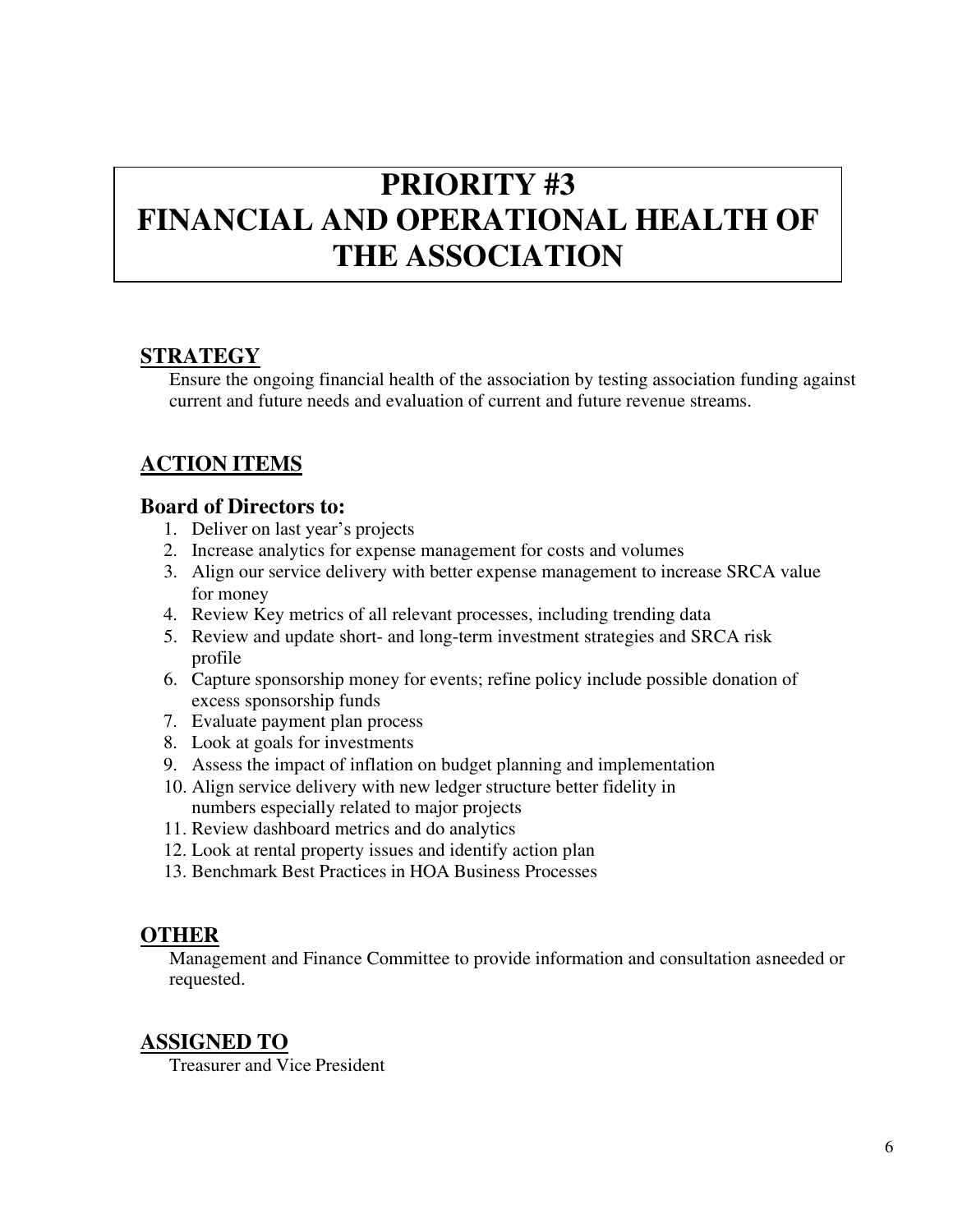| <b>TARGET</b><br><b>DATE</b> | <b>DATE</b> | <b>ACTION</b> | <b>ASSIGNED TO</b> | <b>STATUS</b> |
|------------------------------|-------------|---------------|--------------------|---------------|
|                              |             |               |                    |               |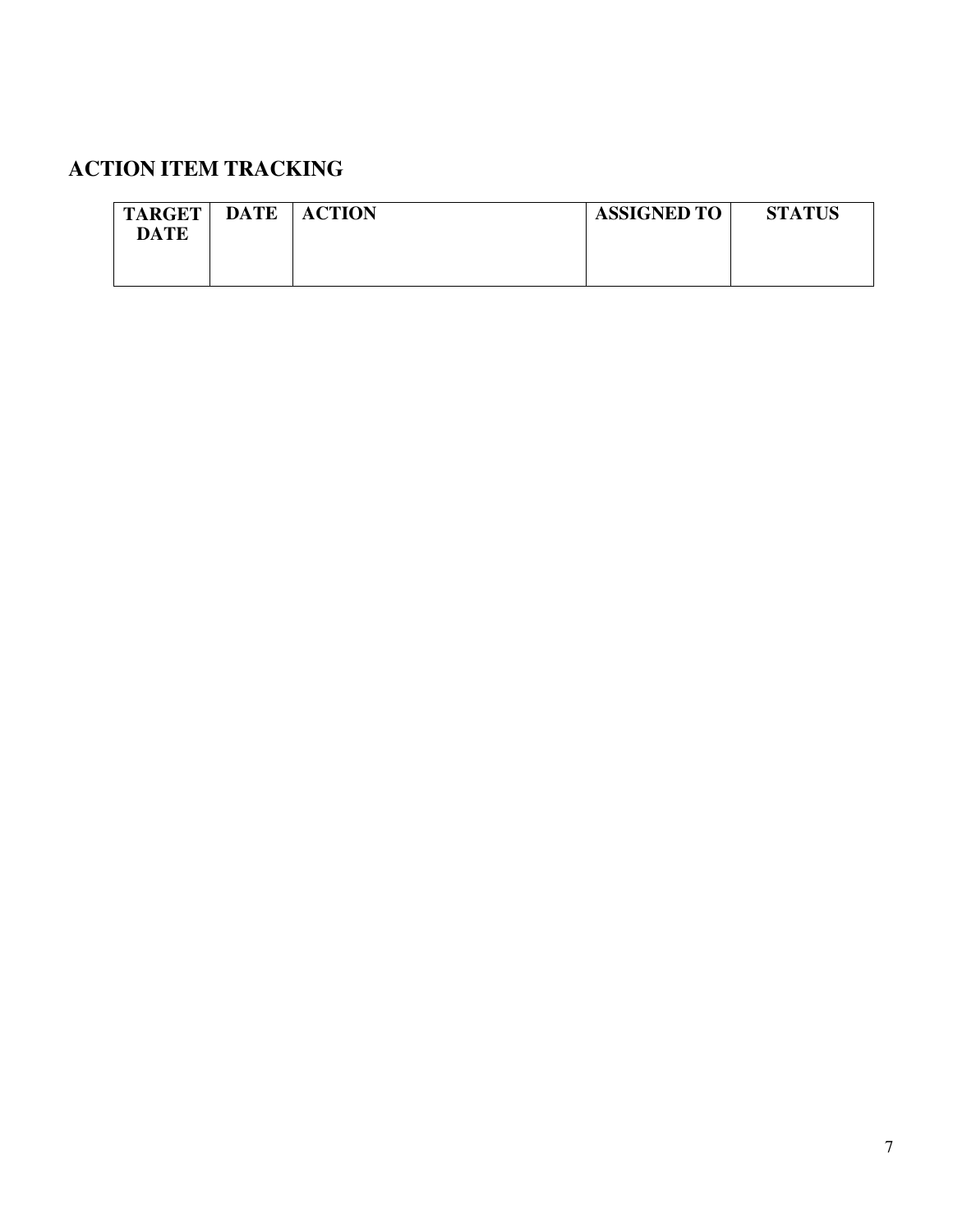### **PRIORITY #4 PROJECT MANAGEMENT**

#### **STRATEGY**

Implement a project management structure that establishes criteria for the planning, management oversight, and reporting and recap phases of association capital and reserve projects.

#### **ACTION ITEMS**

These items will continue and be revised based on new management project practices and expertise.

#### **On-Site Staff, Board of Directors, and Appropriate Committees to:**

- 1. Meet to agree on process in partnership with GrandManors.
- 2. Improve feedback and communication on execution
- 3. Ensure there is a statement of work for each project
- 4. Define proposed project scope, budget, and source of funds
- 5. Define which project component expertise will be provided by "in-house" staff and which will be contracted out to third party experts
- 6. Create an RFP process
- 7. Prepare RFQ/RFP for third party expert services and evaluate submittals
- 8. Document in-house management scope and responsibilities for the project
- 9. Establish schedule of project deliverables with vendor. Monitor schedule to ensure required actions are performed and deadlines met
- 10. Develop management project oversight methodology
- 11. Develop a system and regulate financial reporting
- 12. Use Board member expertise, if available
- 13. Whenever possible, use a local architect (McKinney, Frisco, Plano area)
- 14. Evaluation of project management vendors on an ongoing basis by defining benchmark/standards for providers service performance
- 15. Develop a strategy to view whole cycle of project management to include reporting and create a combined strategy and process
- 16. Create and maintain an Acceptable Contractors List (ACL) of vendors to hire or to not hire. Notate the reasons why or why not to utilize their services again
- 17. Set boundaries with GM and partnership process
- 18. Define Project Management steps and ensure GM alignment
- 19. Define deliverables and shared repository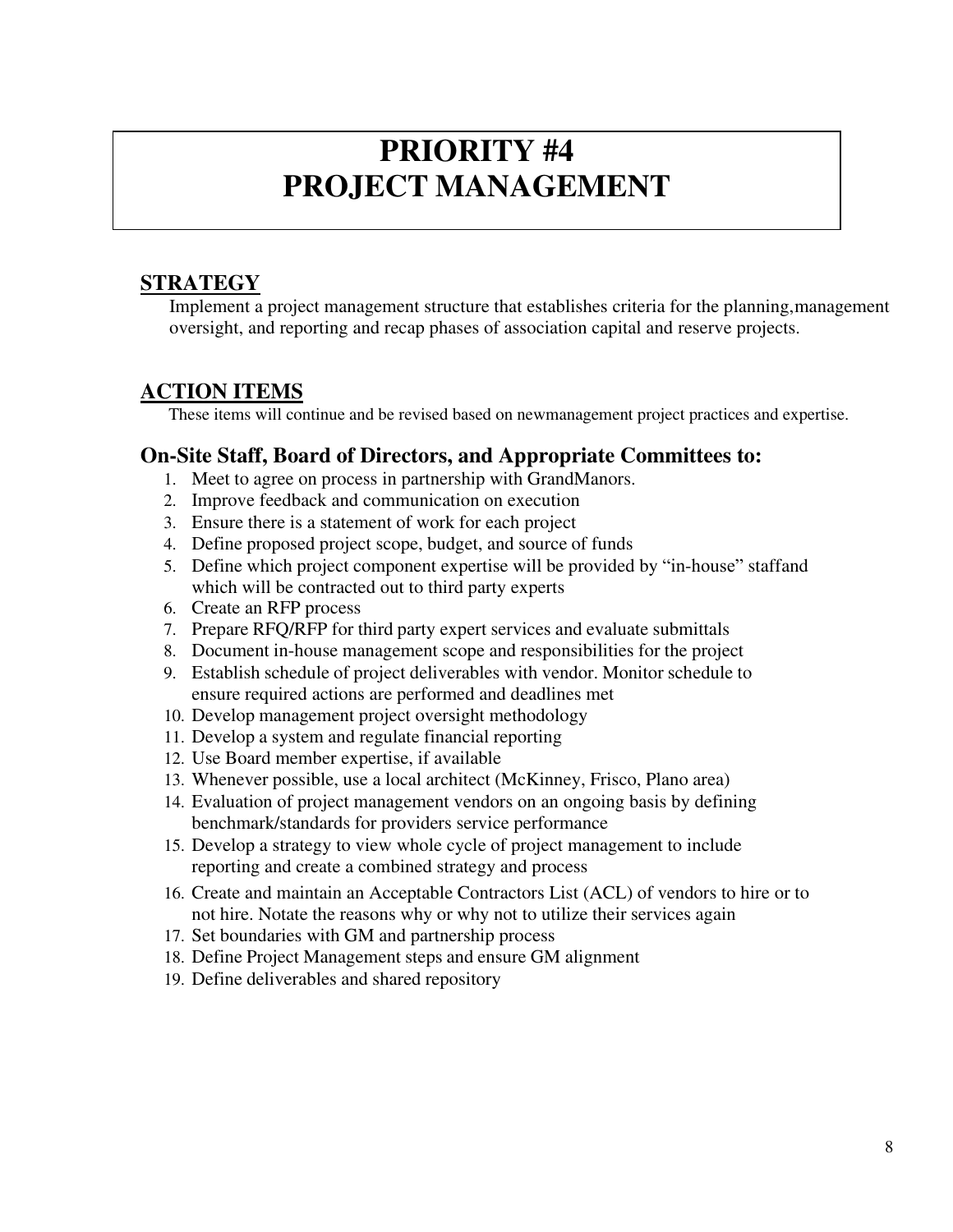#### **OTHER**

Project oversight methodology document should include many of the items shown in the original draft of the strategic plan.

#### **ASSIGNED TO**

Director of Operations and Vice President

| <b>TARGET</b><br><b>DATE</b> | <b>DATE</b> | <b>ACTION</b> | <b>ASSIGNED TO</b> | <b>STATUS</b> |
|------------------------------|-------------|---------------|--------------------|---------------|
|                              |             |               |                    |               |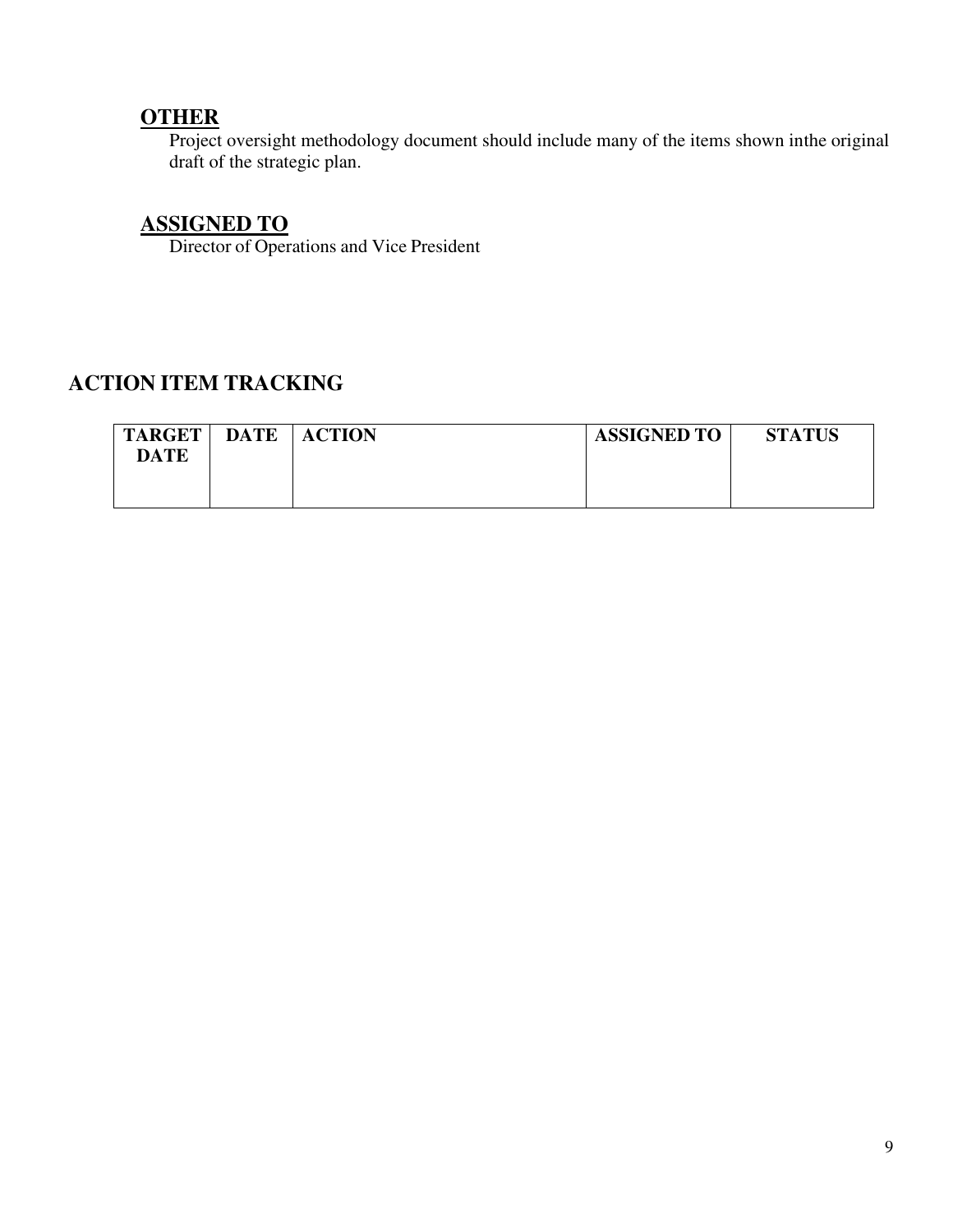### **PRIORITY #5 WATER CONSERVATION PLAN**

#### **STRATEGY**

Improve an ongoing plan to reduce the consumption of water used to irrigate the association common area landscape and upgrade the irrigation system infrastructure, technology, and management to improve distribution and efficiency.

#### **ACTION ITEMS**

#### **On-Site Staff to Work with Consultants to:**

- 1. Establish performance criteria and manage through quarterly reviews
- 2. Develop appropriate communication and action items
- 3. Clearly articulate roles and responsibilities
- 4. Build tolerance levels more precisely
- 5. Address color bed issues
- 6. Use of growth resistant/drought tolerant coverings or plants
- 7. Provide ongoing communications to homeowners

#### **Board of Directors to:**

Review and revise/approve communication plans for the project.

#### **OTHER**

Board and management to evaluate the effectiveness of the water saving simplementation as it relates to achievement of the strategy goal.

#### **ASSIGNED TO**

Treasurer and Landscape & Grounds Liaison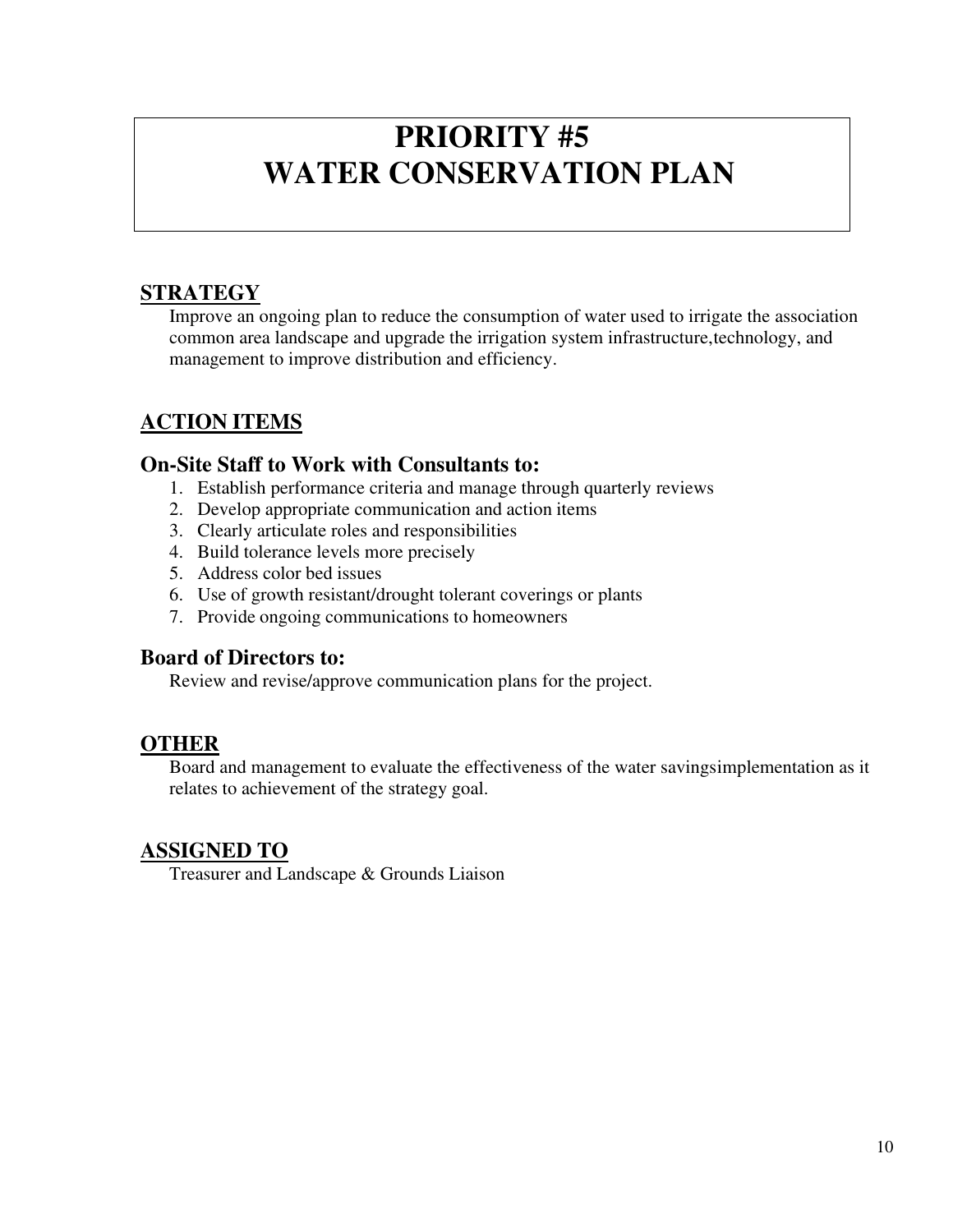| <b>TARGET</b> | <b>DATE</b> | <b>ACTION</b> | <b>ASSIGNED TO</b> | <b>STATUS</b> |
|---------------|-------------|---------------|--------------------|---------------|
| <b>DATE</b>   |             |               |                    |               |
|               |             |               |                    |               |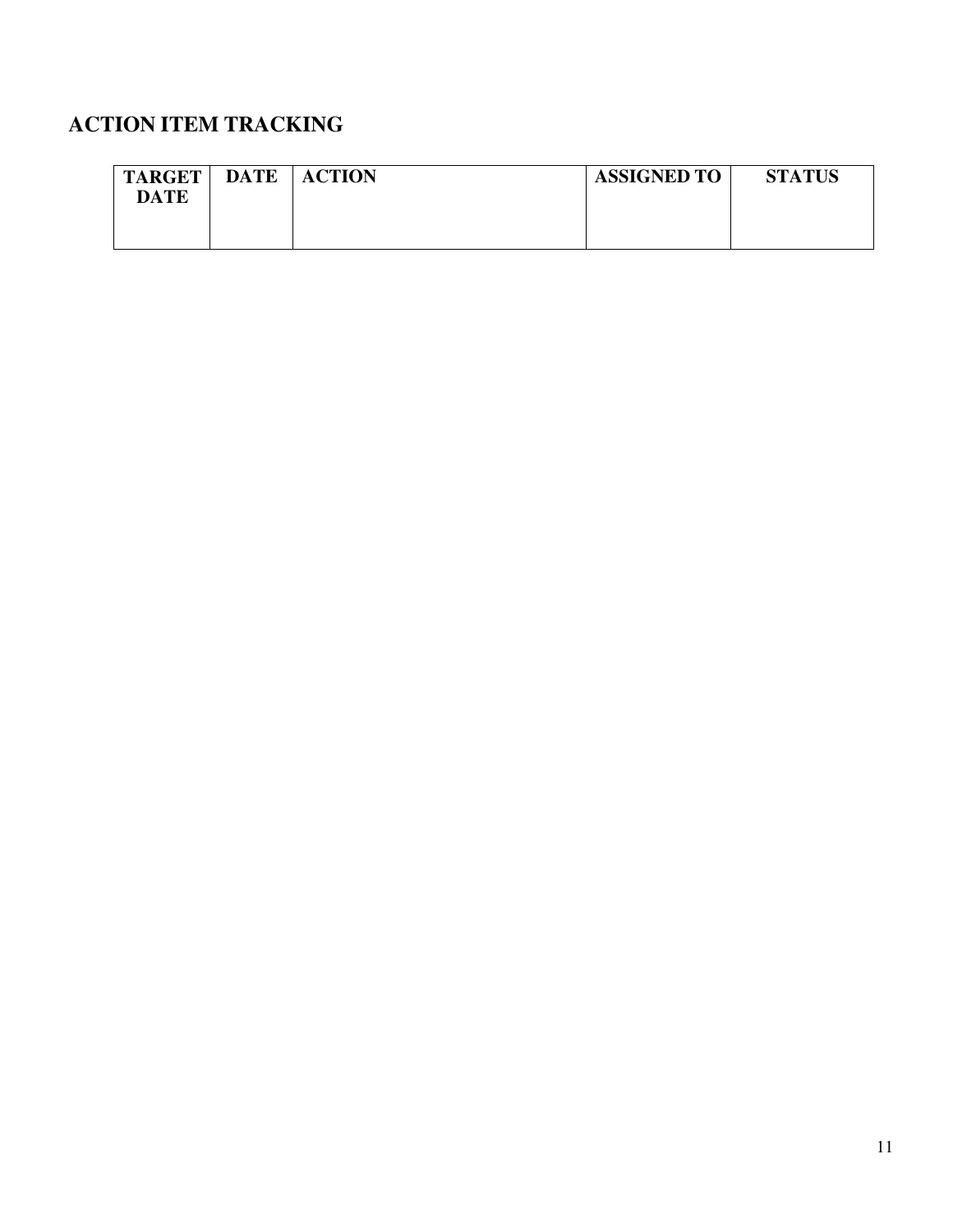### **PRIORITY #6 GOVERNMENTAL ISSUES**

#### **STRATEGY**

Focus on City, County and State government related issues that could impact our Association operations.

#### **ACTION ITEMS**

#### **Board of Directors to:**

- 1. On an on-going basis cultivate relationships with city officials, county representatives and state representatives
- 2. Invite City of McKinney representatives to attend and/or present at Association Board of Directors or Annual Meetings as needed
- 3. Review City of McKinney, Collin County and State government agendas on an ongoing basis for relevant issues and follow up with necessary actions
- 4. Continue work on the 380 project by monitoring the updates and making the Association's position known
- 5. Attend City Quarterly HOA meetings
- 6. Increase civic engagement opportunities
- 7. Keep BOD informed of Governmental issues that may impact the Association.
- 8. Grow advocacy efforts. Advocacy means "Standing for your Mission" and is something Boards are supposed to do
- 9. Coordinate with Communications Committee to get our message out to homeowners on Governmental issues that impact the Association
- 10. Review adopting a public position on Governmental issues that could impact the Association. Take action as appropriate.
- 11. Continue to monitor adjacent developments
- 12. Add lobbyists as contacts

#### **OTHER**

Management to assist with the review of the City of McKinney, County, and State government agendas.

#### **ASSIGNED TO**

President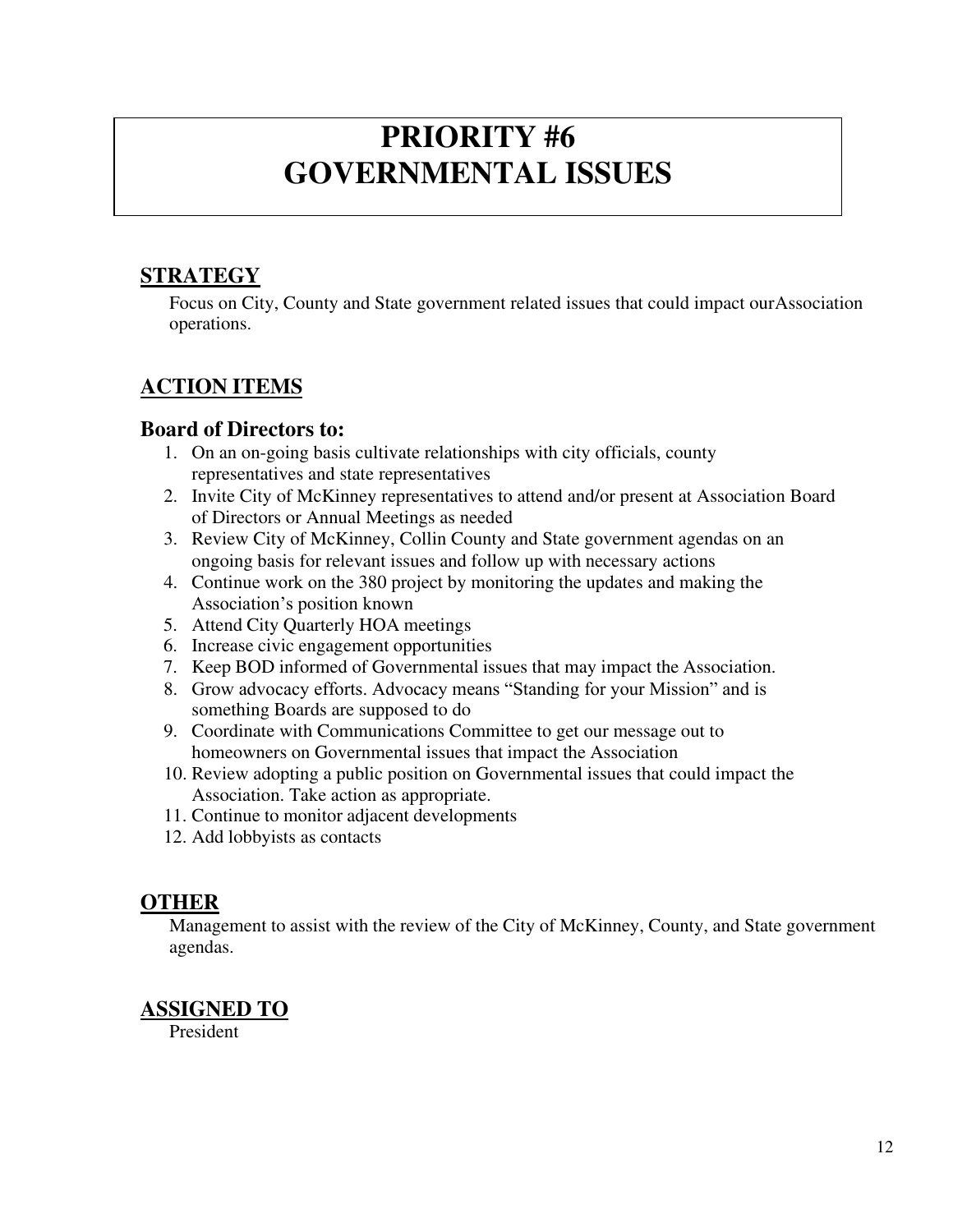| <b>TARGET</b><br>DATE | <b>DATE</b> | <b>ACTION</b> | <b>ASSIGNED TO</b> | <b>STATUS</b> |
|-----------------------|-------------|---------------|--------------------|---------------|
|                       |             |               |                    |               |
|                       |             |               |                    |               |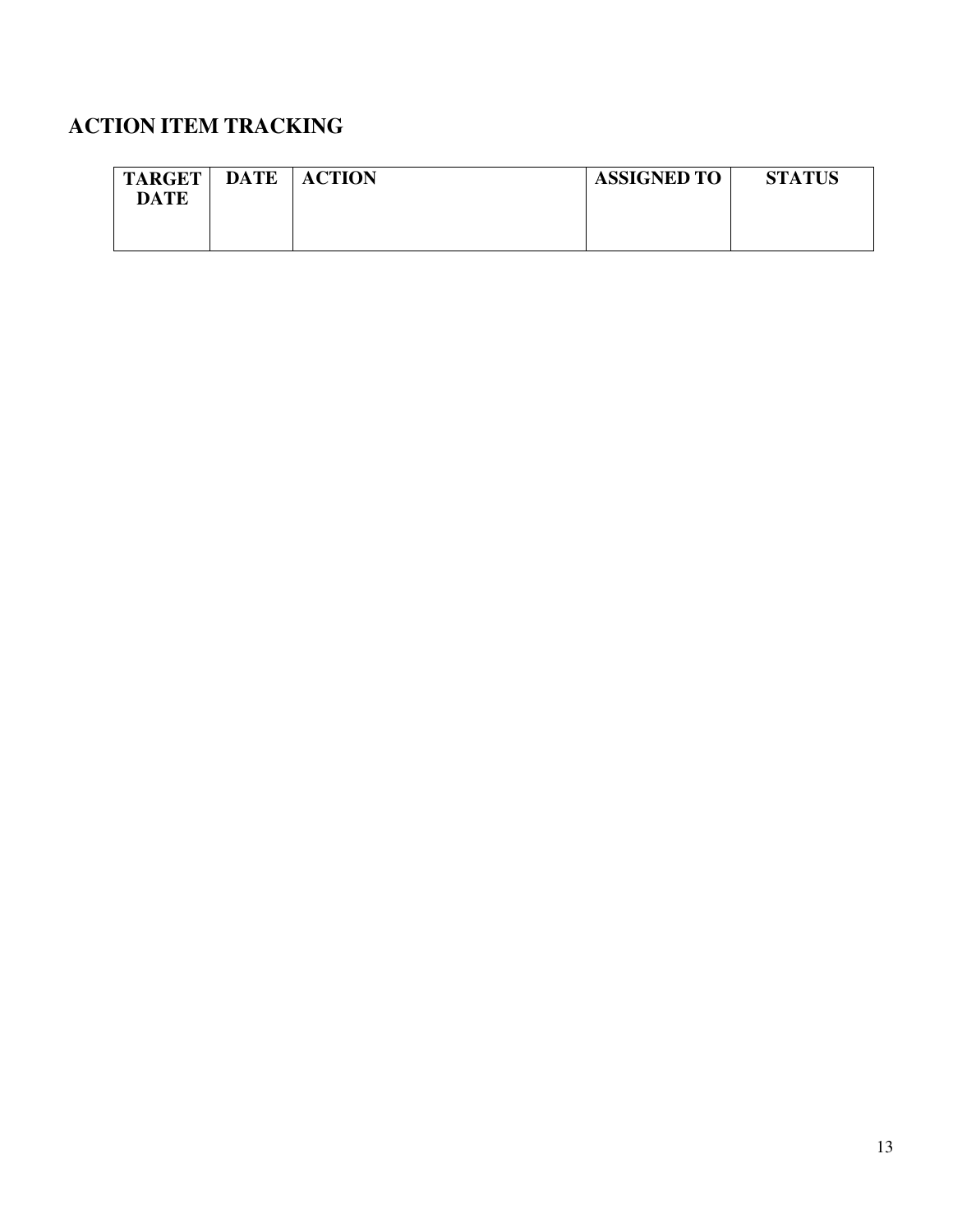### **PRIORITY #7 MODIFICATION COMMITTEE WORKLOAD**

#### **STRATEGY**

Reduce the workload of the Modifications Committee.

#### **ACTION ITEMS**

#### **On-Site Staff, Board of Directors and Committee to:**

- 1. Work with GrandManors on processes, technology utilization, and information required
- 2. Improve reports and information via technology
- 3. Improve "up-front" information and applications process for modifications
- 4. Define responsibility distribution with GrandManors
- 5. Improve appeals process especially related to documentation.
- 6. Identify top items requiring Modification Committee Approval
- 7. Determine ways to simplify the process
- 8. Expand list of items not requiring an application
- 9. Future focus on gentrification, new architecture, multi-generational and re- plotting
	- a. How to transition villages to new housing styles and fit the characters of the neighborhood
	- b. Identify focus areas and possible actions

#### **ASSIGNED TO**

Modifications Committee Liaison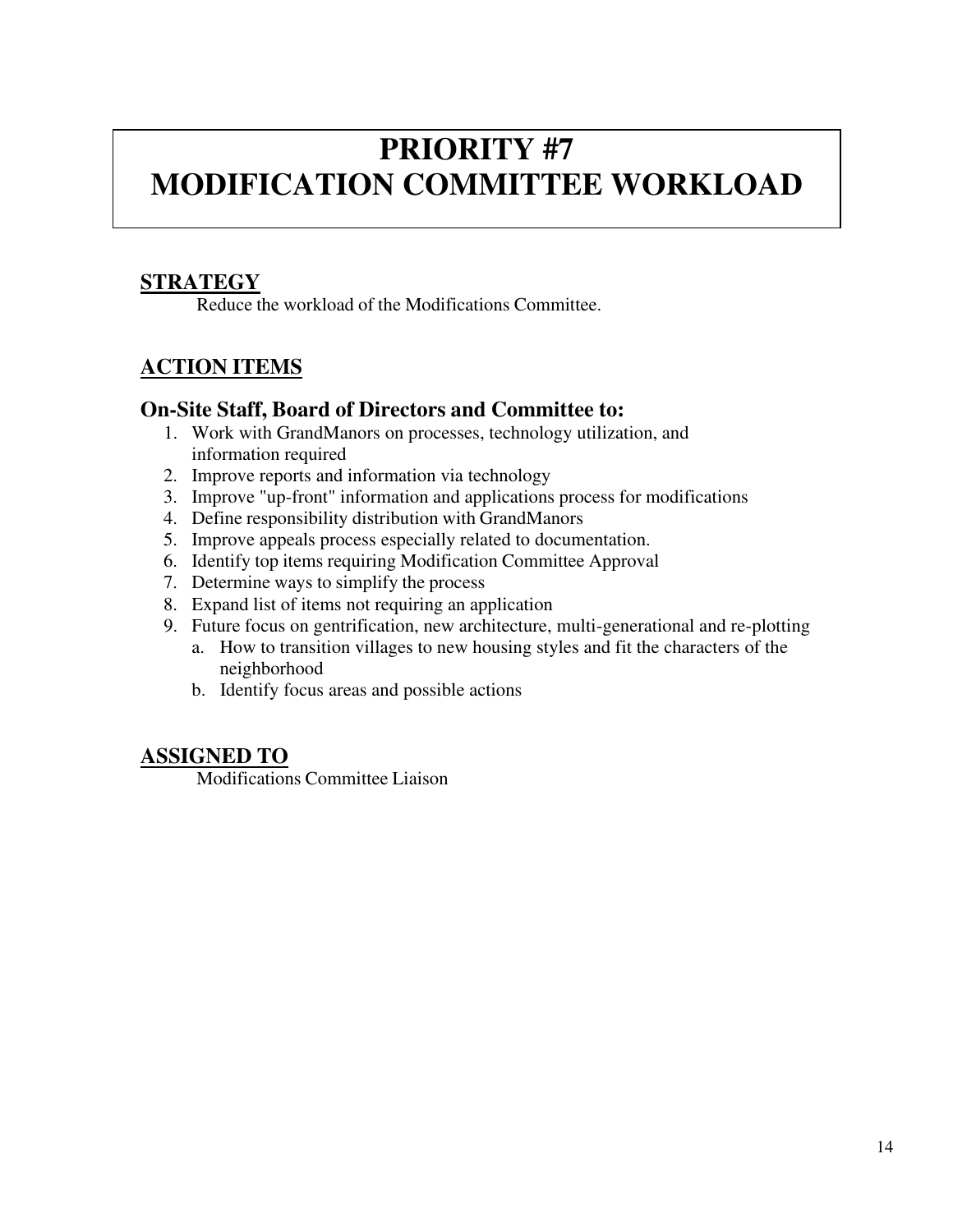| <b>TARGET</b> | <b>DATE ACTION</b> | <b>ASSIGNED TO</b> | <b>STATUS</b> |
|---------------|--------------------|--------------------|---------------|
| DATE          |                    |                    |               |
|               |                    |                    |               |
|               |                    |                    |               |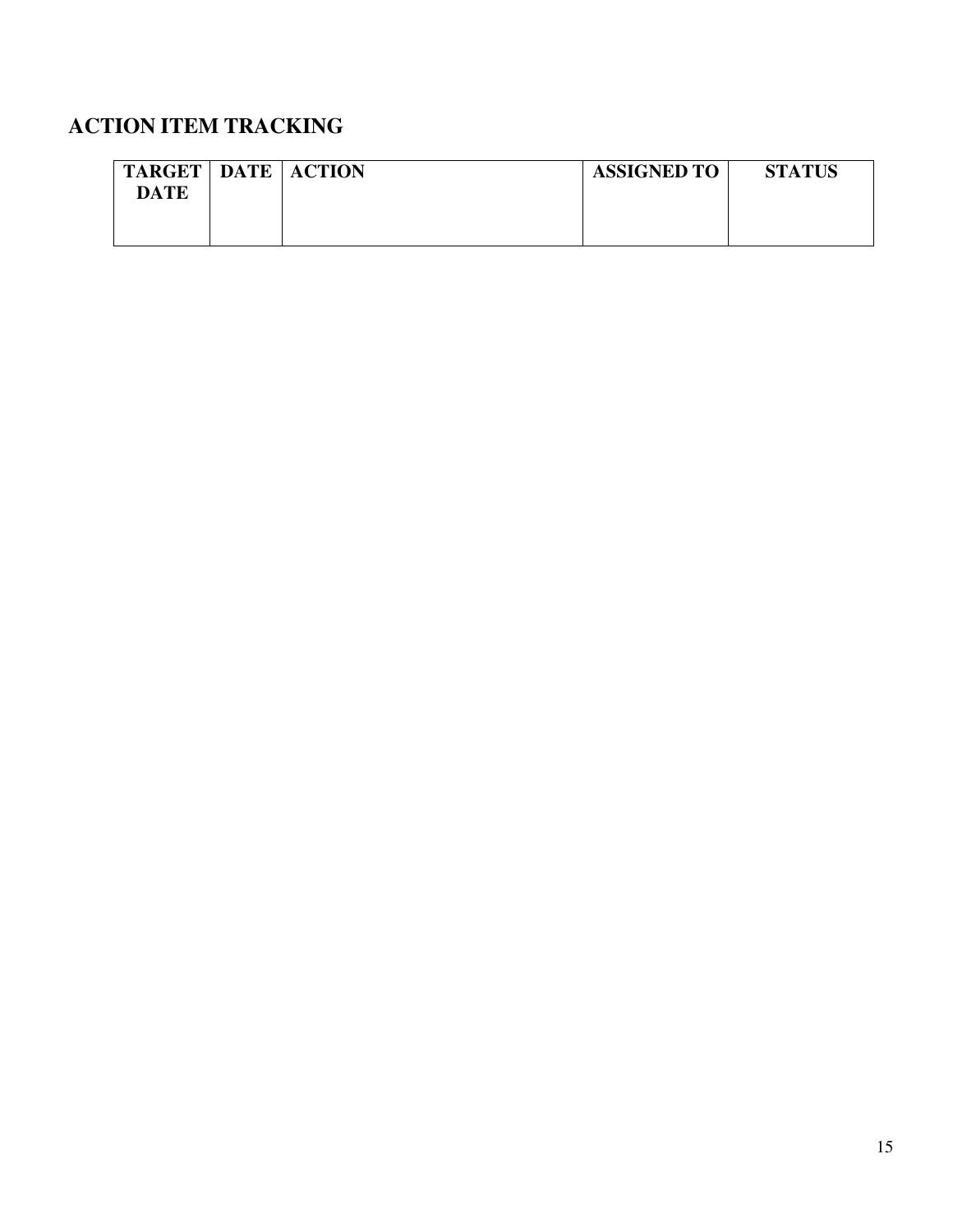### **PRIORITY #8 BOARD AND COMMITTEE DEVELOPMENT**

#### **STRATEGY**

Create a process that identifies and develops people to serve on committees and board.

#### **ACTION ITEMS**

- 1. Keep a list of those interested who may not be able to volunteer at the time or when there isn't an opening on the committee of their choice
- 2. Develop a process to identify and recruit potential members
- 3. Develop communications to support this
- 4. Board buddy to help guide and answer any questions
- 5. Identify job criteria
- 6. Firm up administration process of Board elections

#### **ASSIGNED TO**

President and Board of Directors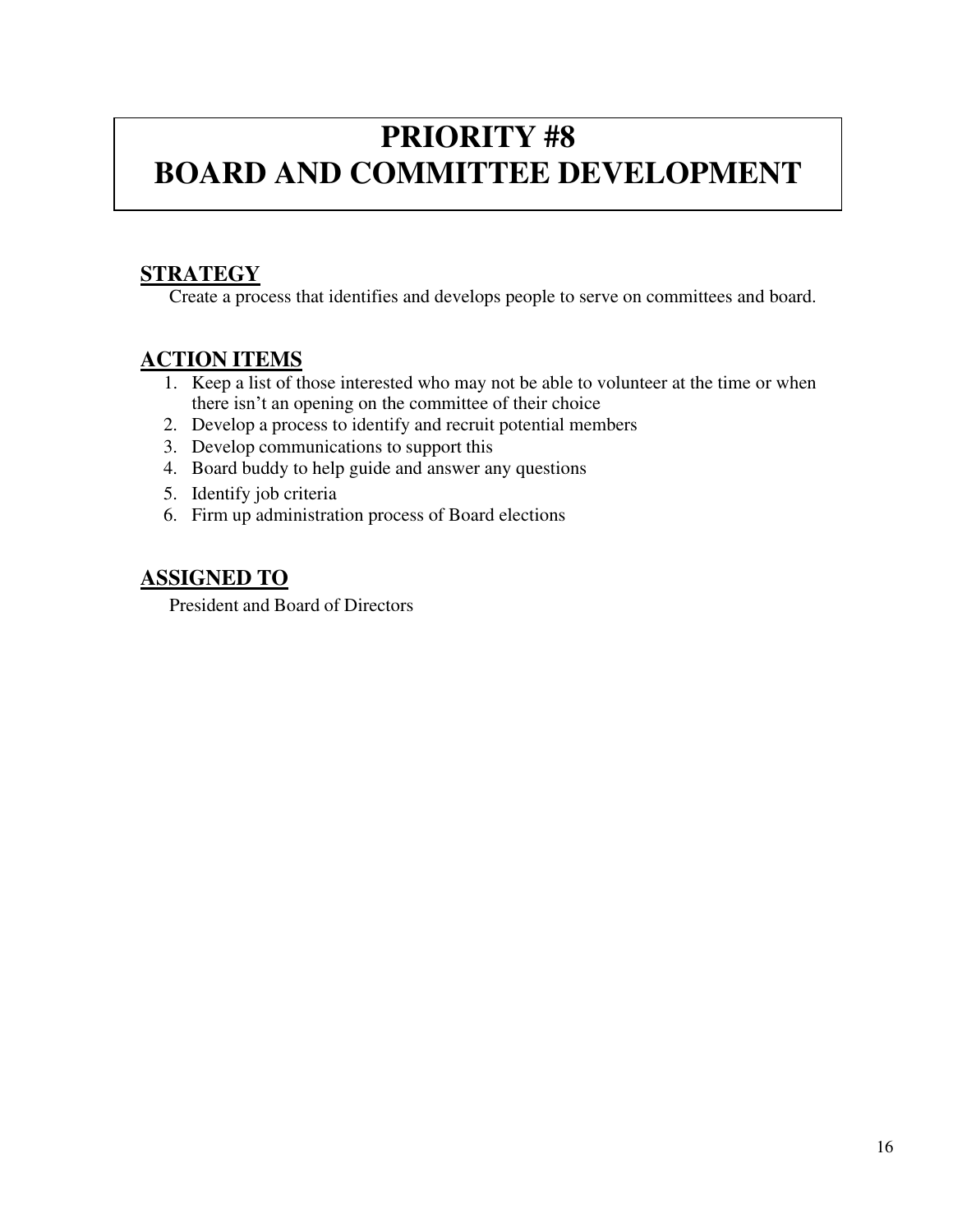| <b>TARGET</b><br><b>DATE</b> | <b>DATE</b> | <b>ACTION</b> | <b>ASSIGNED</b><br><b>TO</b> | <b>STATUS</b> |
|------------------------------|-------------|---------------|------------------------------|---------------|
|                              |             |               |                              |               |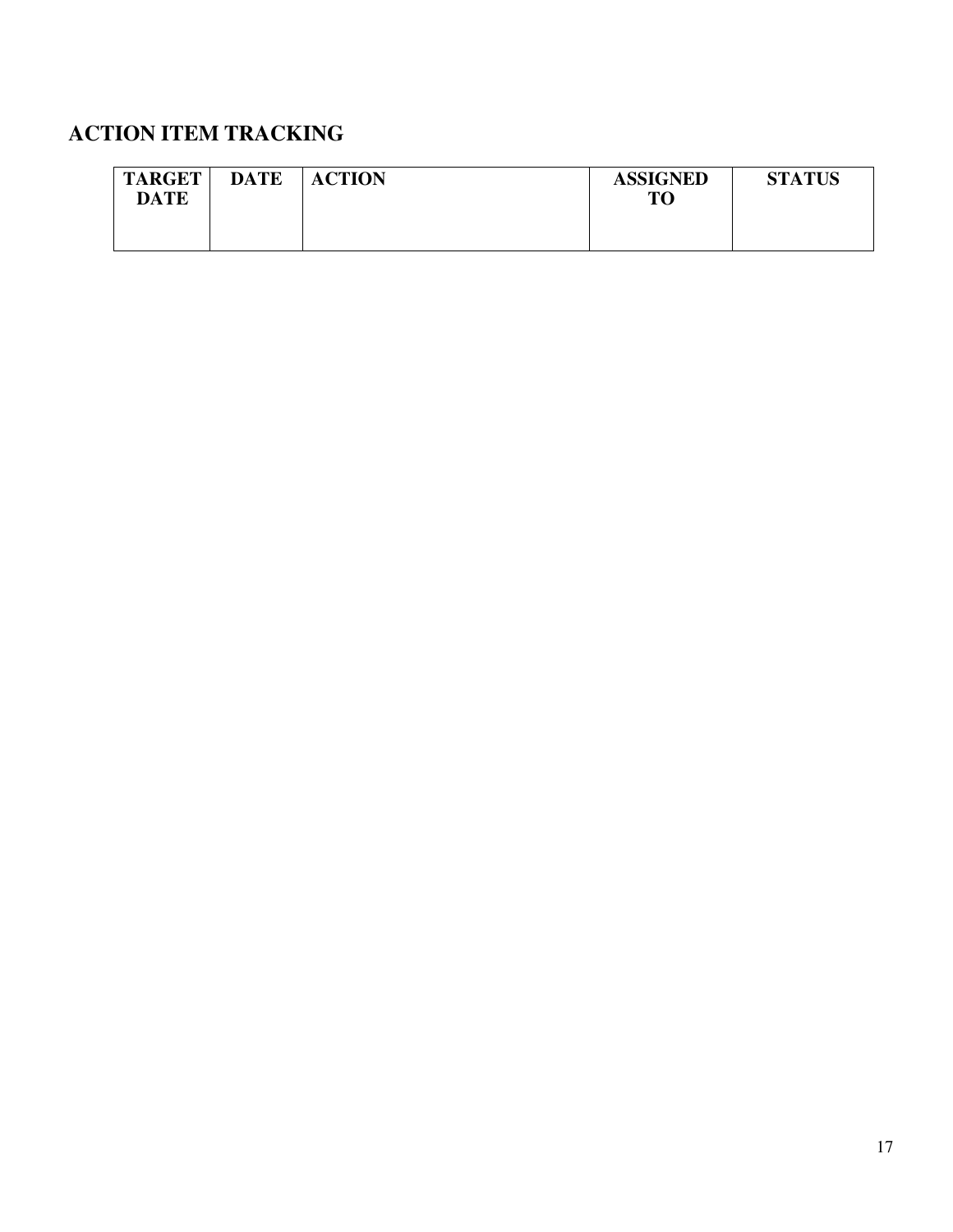## <span id="page-20-0"></span>**S.W.O.T ANALYSIS**

**PREPARED NOVEMBER 2013** 

**UPDATED NOVEMBER 2014 DECEMBER 2015 NOVEMBER 2016 DECEMER 2017 NOVEMBER 2018 DECEMBER 2019 NOVEMBER 2020 NOVEMBER 2021**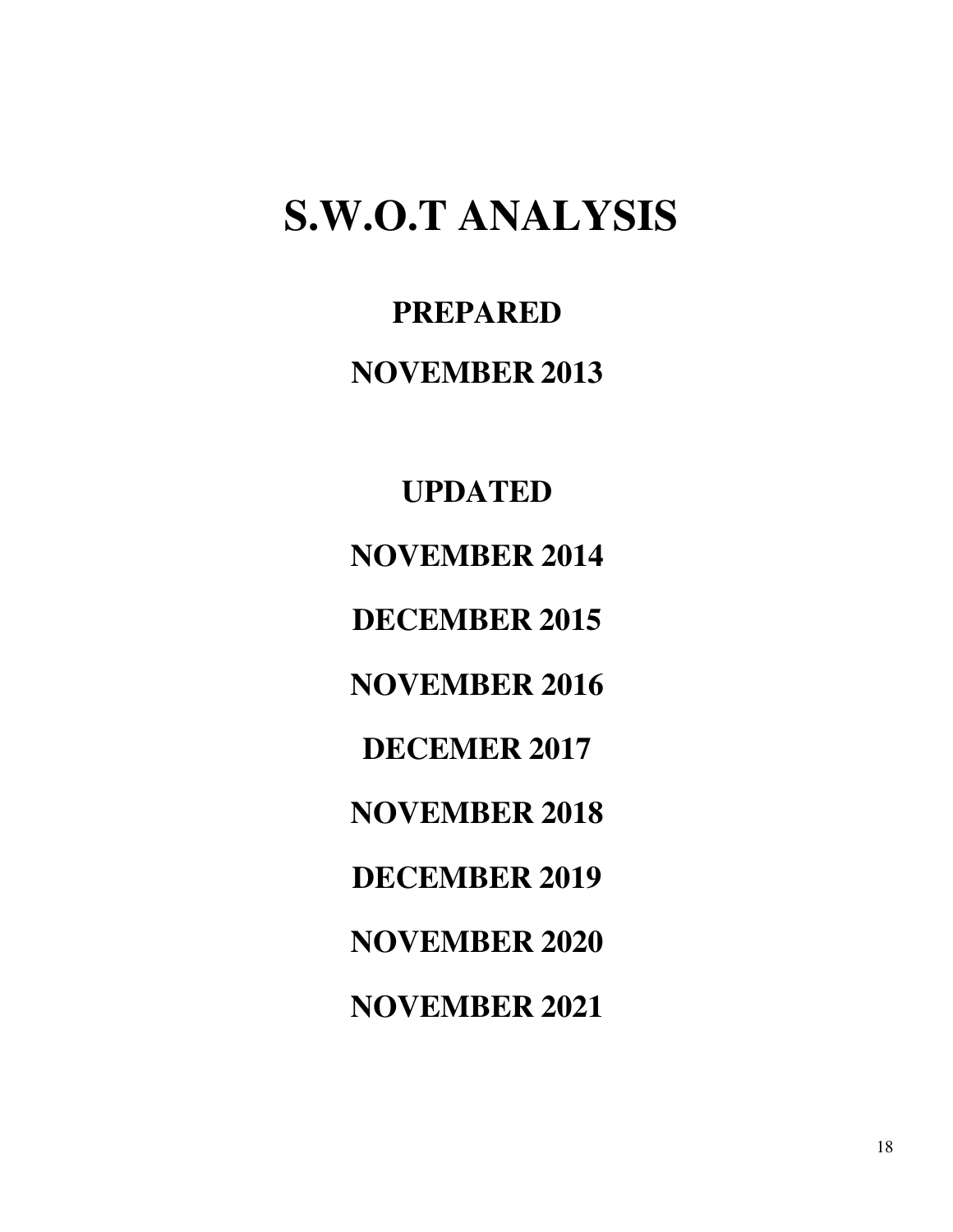### <span id="page-21-0"></span>**STRENGTHS**

- 1. Financial focus increased able to predict
- 2. Repair and Replacement Fund is healthy
- 3. Collection rate on assessments
- 4. Size economy of scale
- 5. Volunteer infrastructure Board + Committees
- 6. Our amenities are paid for
- 7. Growing brand awareness.
- 8. 2 Country Clubs, 3 golf courses, beach club
- 9. Communication Channels
- 10. Homeowner owned association
- 11. Approaching 100% build out which provides stability to organization
- 12. Location
- 13. Recognized city
- 14. Residency of Political Figures
- 15. Presence of Schools
- 16. Demographics
- 17. Relationship with the City
- 18. Diversity of property values
- 19. Multiple Association events (100+)
- 20. Service providers / Vendors
- 21. Compliance
- 22. MOD
- 23. Effective use of consultants
- 24. Board of Directors: We have an active Board, with committed members
- 25. Landscape/Medians: We control our medians, the City subsidizes
- 26. Divided roadways
- 27. Our roads are an asset
- 28. Multiple events social sense of community
- 29. We maintain the property we have
- 30. We have created a sense of community
- 31. Focused committees around targeted issues
- 32. Annual review of Policies and Guidelines
- 33. Amenities and Landscape committees personally inspect common properties
- 34. Market Values are high
- 35. Investment Portfolio testing
- 36. Response time for issues landscaping
- 37. Regulate architectural guidelines
- 38. Flexibility to respond to unexpected circumstances and emergencies
- 39. Great homeowners
- 40. Upgraded technology
- 41. Assessments are good economically and provide strong return on investment
- 42. SRCA office and facility
- 43. Multi-level pricing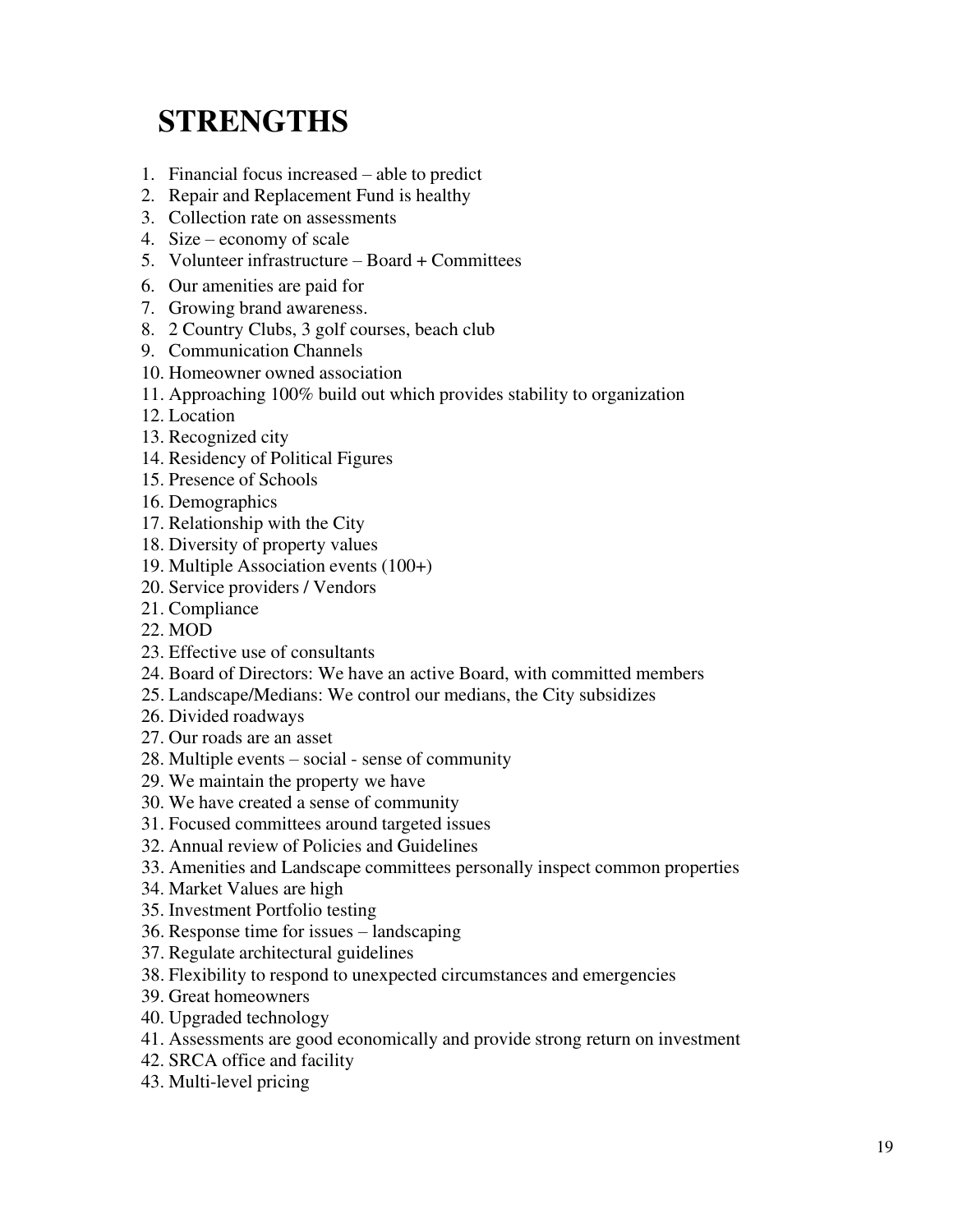44. Commitment to onsite management

45. Board takes ownership

### <span id="page-22-0"></span>**WEAKNESSES**

- 1. Homeowner understanding of processes
- 2. Pressure on dues increase from homeowners
- 3. Size cost maintenance
- 4. Lack of homeowner involvement ho hum attitude
- 5. Age of community / amenities
- 6. Approaching 100% build out
- 7. Some homes lower in value
- 8. Homeowner commitment to maintaining property
- 9. No enforcement for commercial development and country club maintenance
- 10. Perception of HOA role lack of clarity in communication to homeowners
- 11. Lack of expertise in managing projects/project management
- 12. Lack of "Boiler Plate" service contract
- 13. "One-Off "project volume/lack of 3rd party contacts to manage contracts
- 14. Country Club lake maintenance
- 15. No early warning on city ordinance changes
- 16. Ability to fulfill reserve budget
- 17. Population growth ability to deal with it
- 18. City permit process vs homeowner association policy
- 19. Inability to control street parking
- 20. Vendors are not aligned to Association strategies
- 21. No cap on rentals
- 22. More homeowner lawsuits
- 23. Homeowner education
- 24. Landlocked
- 25. Aging infrastructure and amenities
- 26. Staffing issues
- 27. Responsibility distribution with current management team
- 28. No list of vendors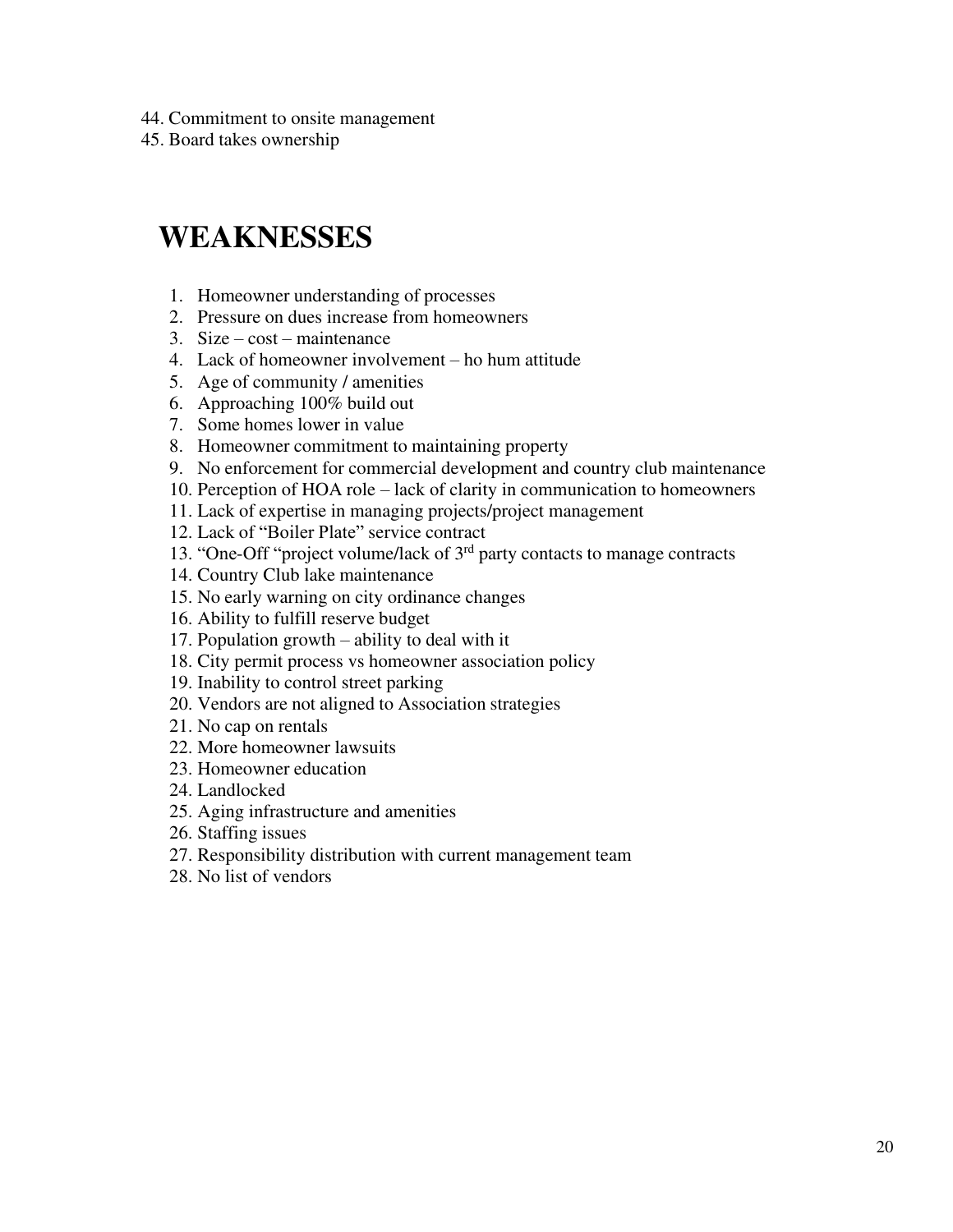### **OPPORTUNITIES**

- <span id="page-23-0"></span>1. Homeowner understanding of our process
- 2. Marketing Stonebridge Ranch / expanding public relations
- 3. Build a relationship with the Commercial Association
- 4. Need construction management group expert McKinney based
- 5. Planning amenities / Capital improvements
- 6. Expansion of amenities
- 7. Long term landscape replacement including drought tolerant planning
- 8. Execution of implementation of water conservation
- 9. More influence with the city officials
- 10. Quantity and quality of social activities
- 11. New Employers coming into the area
- 12. Need for staff construction expert
- 13. Improve process leverage subcontractor review; performance checklist
- 14. Communication with homeowners regarding Board decisions achieving compliance
- 15. Use our Sponsorship Policy
- 16. Demographics to position ourselves. Utilize census data.
- 17. Considering our response to gentrification architectural implications
- 18. Be a leader as a sustainable energy leadership
- 19. Enhancing communication actions (social media)
- 20. Develop future board members recruitment development
- 21. Embrace supplier's partnership with property managers, size issues
- 22. Turn homeowners and association into advocates for value for the money
- 23. Strategic brand messaging as friendly and helpful
- 24. Defining qualities of preferred providers. Rating/performance process.
- 25. Enhance civic engagement with homeowners
- 26. Guideline for Gentrification
- 27. Define responsibility distribution with new management group and establish good working relationship
- 28. Learn and apply best practices
- 29. Use technology to better share Board information and improve transparency, e.g. Zoom
- 30. Expand information through use of technology
- 31. Improve efficiency and effectiveness of technology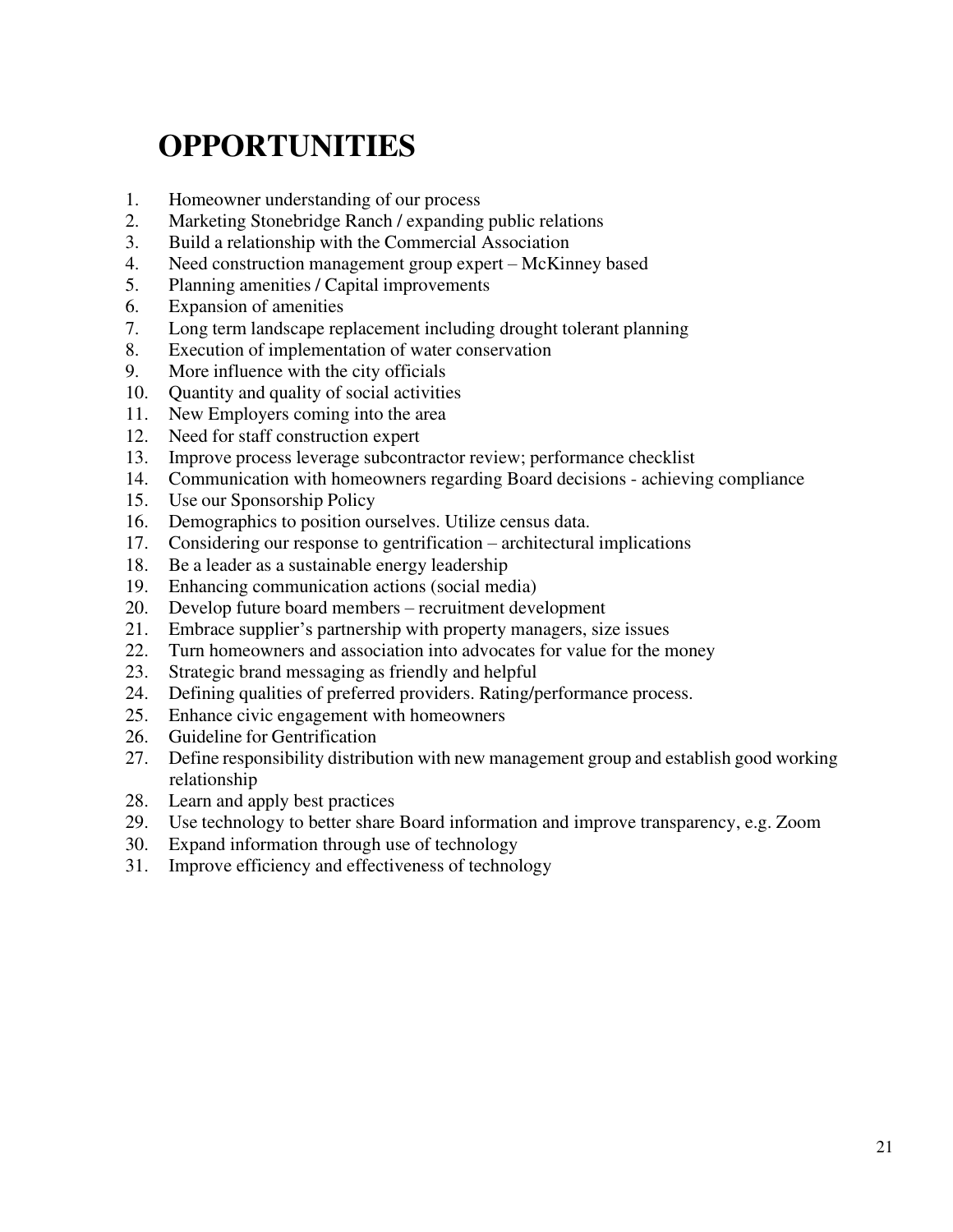### <span id="page-24-0"></span>**THREATS**

- 1. Social media
- 2. Water restrictions
- 3. Lake and pond dredging and vendors
- 4. Biennial State legislation and City legislation
- 5. Drainage issues
- 6. City Maintained infrastructure- Streets & sidewalks
- 7. Golf cart proliferation
- 8. Rental properties increase
- 9. Homeowner maintenance to property
- 10. Property Taxes
- 11. Storm damage Natural Disasters
- 12. Potential of City to reduce or eliminate annual Landscape Reimbursement
- 13. Country club landscape and lake maintenance
- 14. Dues management assessments reserve requirements
- 15. Competition from new development/amenities
- 16. Board turnover finding qualified candidates; retain committed members
- 17. Partners could be acquired possible negative outcomes (re: Management)
- 18. 380 project and other major artery proposals
- 19. Homeowner willingness to participate in association process and committees and lack of diverse volunteer candidates
- 20. High density housing near us
- 21. Solar Panel placement issues
- 22. HOA relevance
- 23. Increasing utility rates
- 24. Courts and Legislators hostility at Associations
- 25. Unexpected issues beyond anyone's controls such as changes in environment, technology, and public health
- 26. Negative impact of pandemic
- 27. People like to complain which is exacerbated by social media and leads to misinformation
- 28. Weak commitment from owners who say they want to work on Board and/or committees
- 29. Inflation
- 30. Investor buy-outs for rental purposes lead to negative outcomes, e.g., Blackstone Capital
- 31. Five percent cap on assessment increases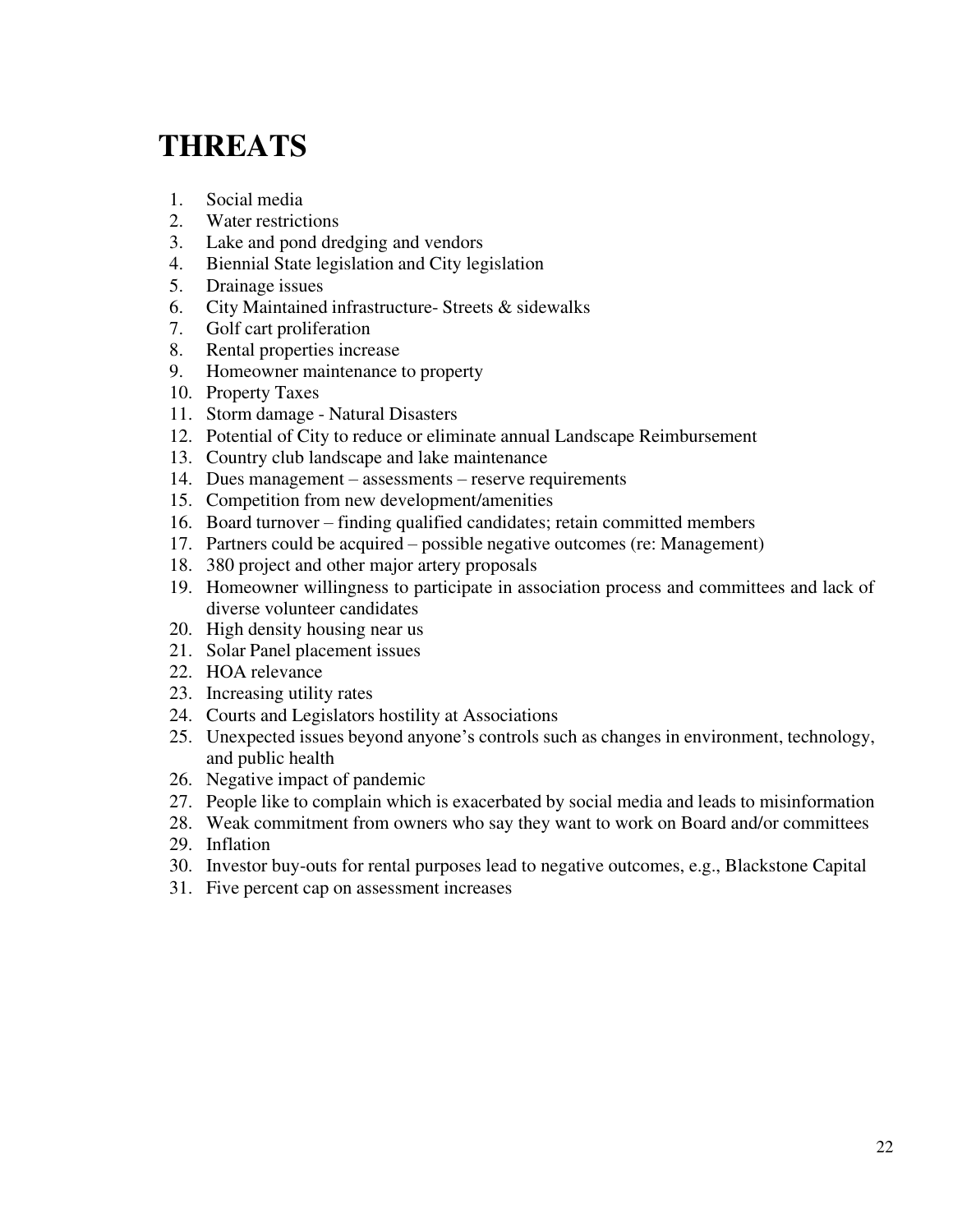## **THE NEXT 3-5 YEARS**

#### <span id="page-25-0"></span>**STRENGTHS**

- 1. New management company
- 2. Master Planned Community of Choice
- 3. Financially sound
- 4. Location, the way we look
- 5. Sense of Community
- 6. Landscape Maintenance

#### **WEAKNESSES**

- 1. Drainage
- 2. Lakes and Pond Maintenance

#### **OPPORTUNITIES**

- 1. Track demographics/interpret implications
- 2. Generational needs for different amenities, social, and lifestyle activities
- 3. Increase use of sponsorships

#### **THREATS**

- 1. Financing future needs
- 2. Inflation
- 3. Identifying/qualifying future Board of Directors members
- 4. New developments which compete with Stonebridge Ranch
- 5. Congestion (traffic, population, and development); 380 expansion issues